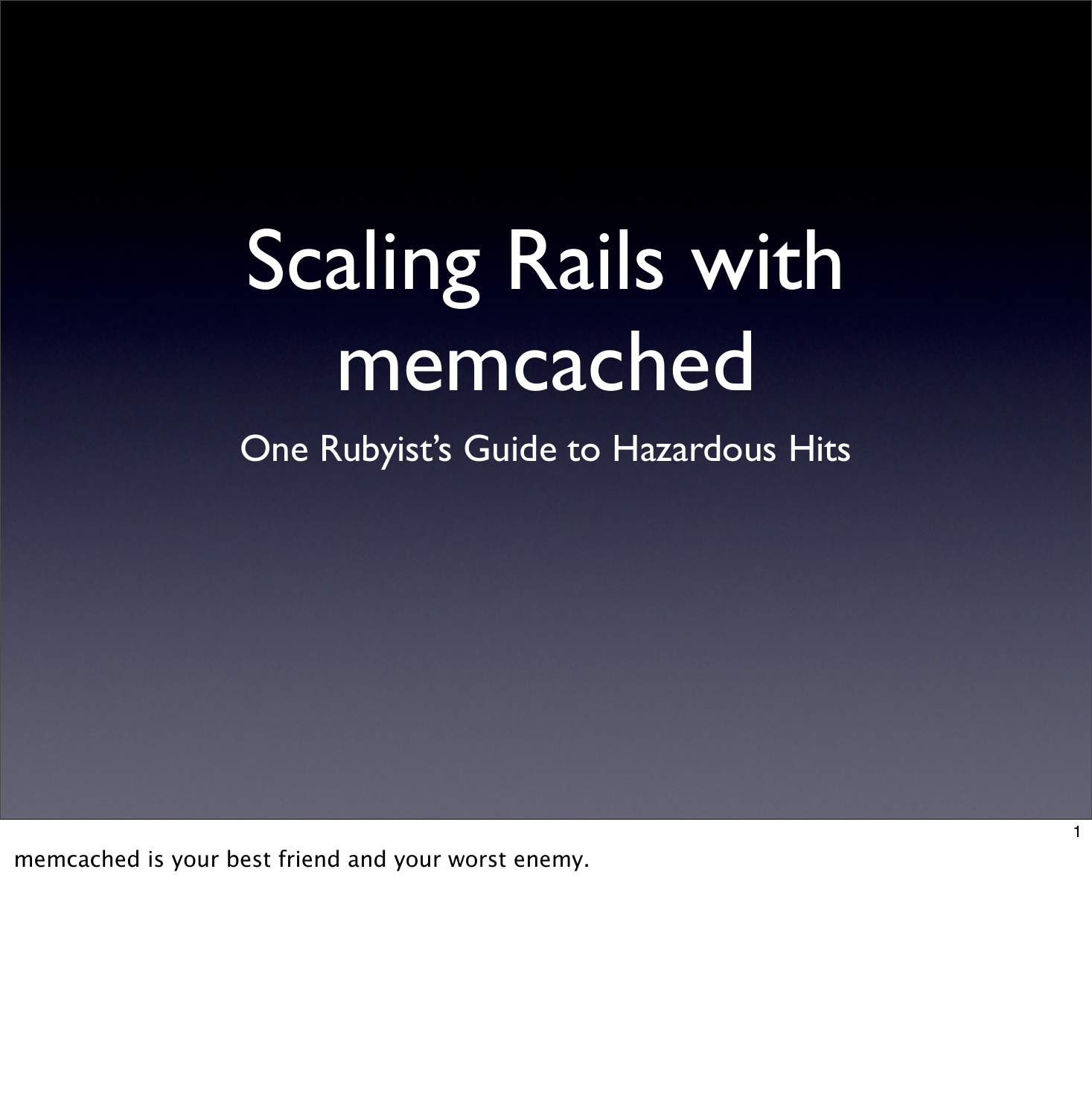# Who is this kid?

#### CNET Networks

- ๏ GameSpot
- ๏ TV.com
- ๏ MP3.com

#### **PHP Developer Rails Developer**

- ๏ Chowhound
- ๏ Chow.com

- I work for CNET Networks in San Francisco.
- I used to do PHP for www.gamespot.com, www.tv.com, and www.mp3.com.
- GameSpot is one of the two biggest gaming sites on the web, the other being IGN. They are pretty evenly matched.

- I now work full time as a Rails developer on www.chowhound.com and www.chow.com (launching September 15th, 2006).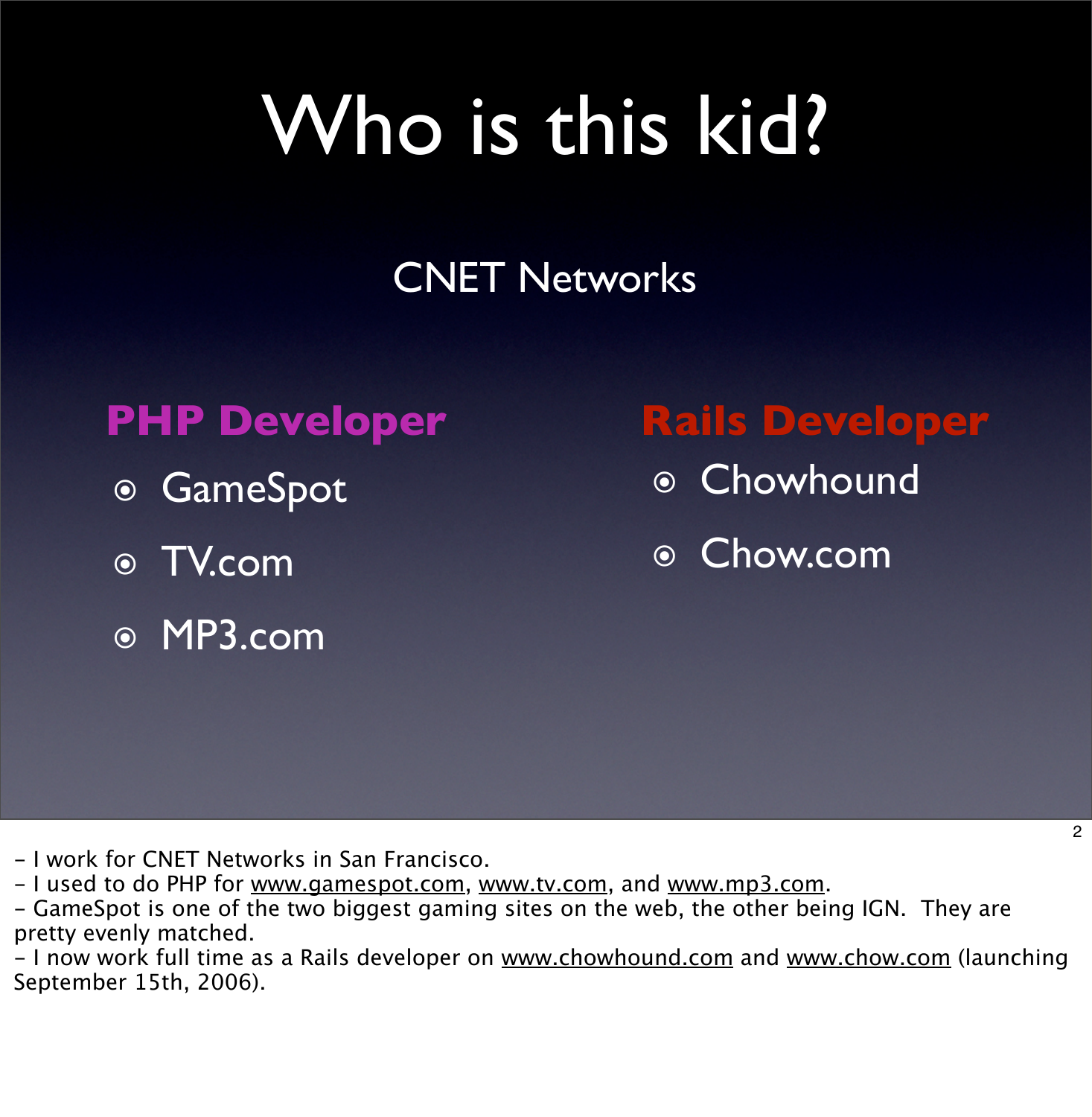# GameSpot

- ๏ 30 million page views per day
- ๏ 50 million++ during E3 (mid-May)
	- **◎** [ 3000 req/s ]
- ๏ ~70 app servers
- ๏ Netscalers
- ๏ ~15 database servers
- ๏ php4, apache 2, mysql 5

E3 was a press event held yearly, 2006 being the final year. During this year's E3 the Sony, Microsoft, and Nintendo press conferences were streamed live by GameSpot. We had the exclusive on the Sony and Nintendo conferences, with both companies' domains pointing to our webcast as it was happening. Massive traffic, everything went crazy. We had about 100 app servers for E3, all in the red during peak times.

3

Imagine millions of teenage boys constantly hitting refresh.

Typical setup: request hits Netscaler (load balancer), Netscaler decides which app server gets the request. Use gzip compression to save bandwidth (but had to turn it off due to load for peaks at E3).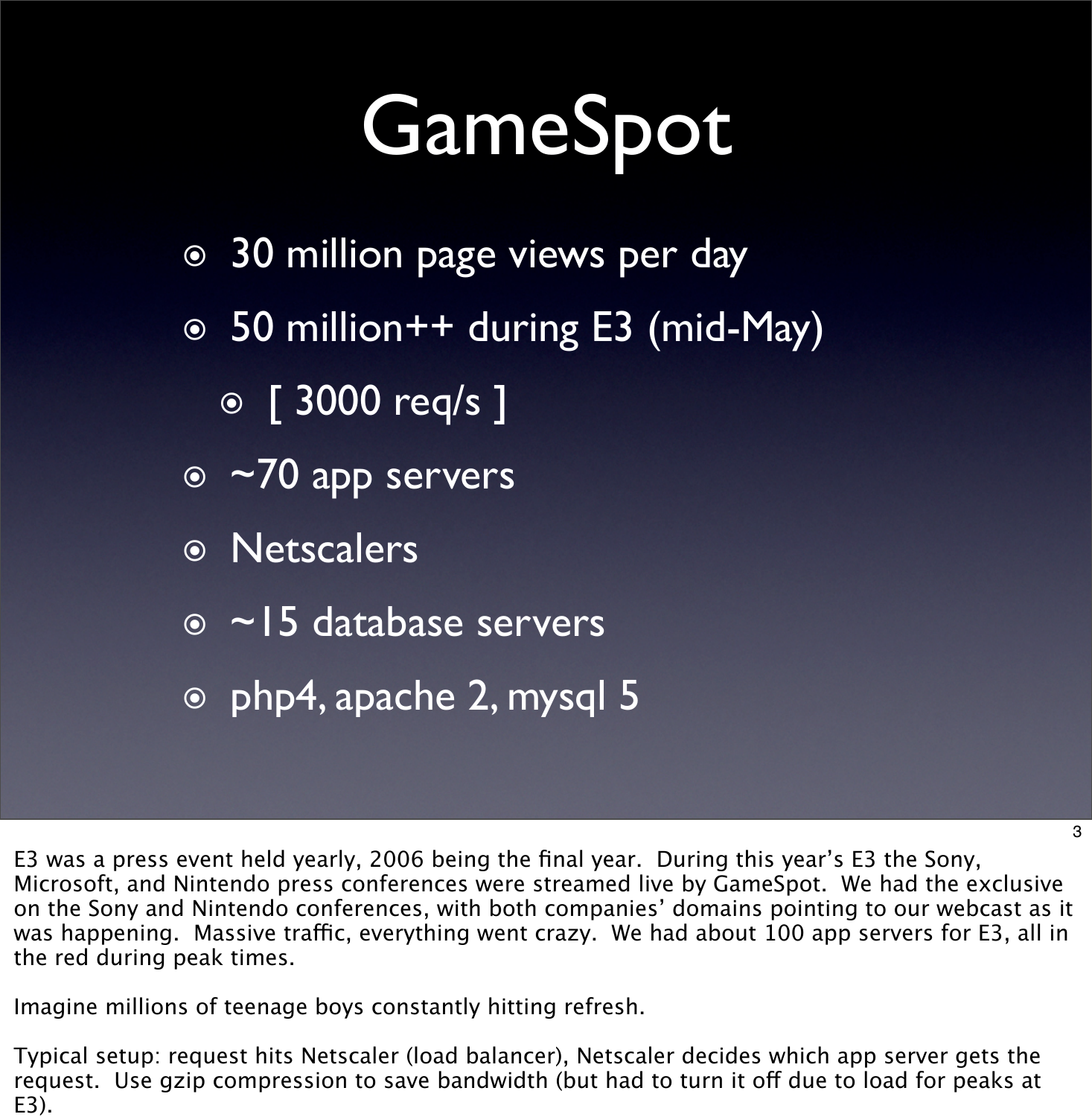## memcached.

memcached helps.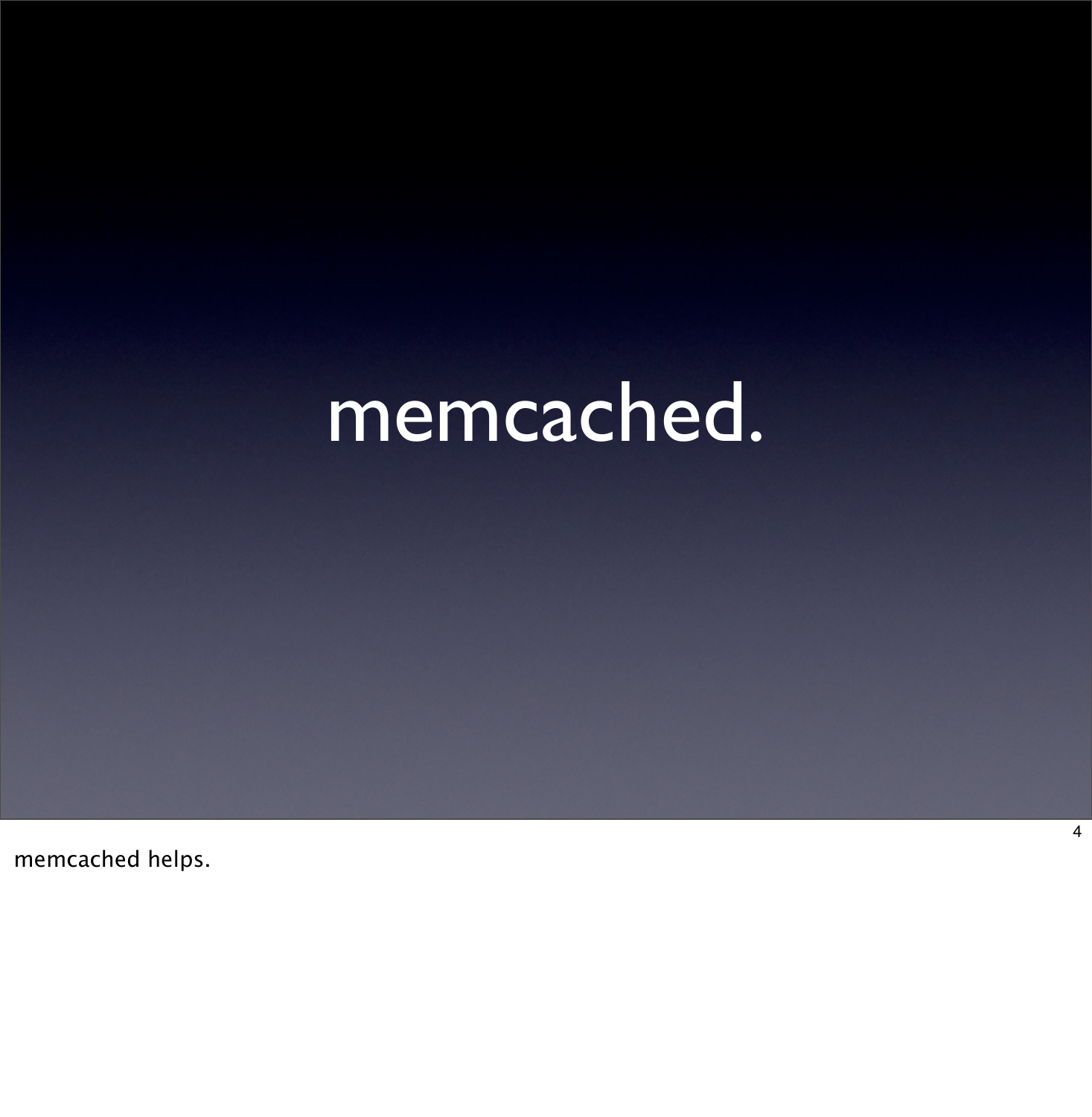#### memcached

- Distributed, in-memory data store
- Created by and for LiveJournal
- **Scales**
- Fast. C. Non-blocking IO. O(1)
- Digg, Facebook,Wikipedia, GameSpot
- 43things, Mog, Chowhound

- Distributed: multiple servers storing data in RAM, transparent to your app.
- Data is spread amongst servers, not duplicated.
- LiveJournal had bad growing pains -- needed a solution.
- Problem with databases: you can distribute reads but everyone needs to write (which blocks)

5

- Scales -- drop in a new memcached daemon and you're good to go.
- Lots of big sites use it successfully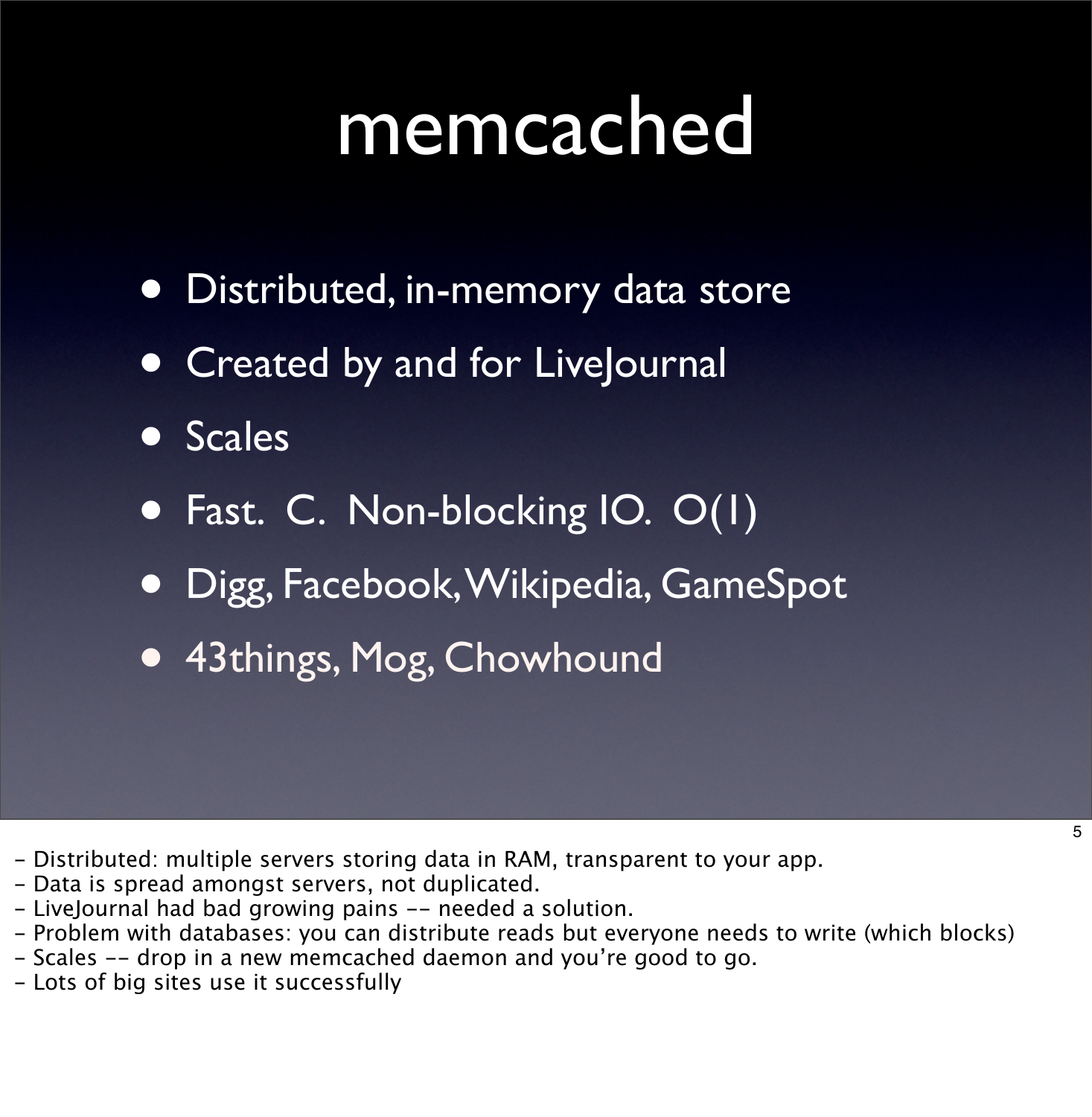# Like a DRb'd {}

- CACHE = MemCache.new(options)
- CACHE.get(:key)
- CACHE.set(:key, data, ttl)
- CACHE.delete(:key)

- Very simple to use
- Conceptually a hash
- Time to live is expiration of key. You can set to 30 days in the future or pick a definitive time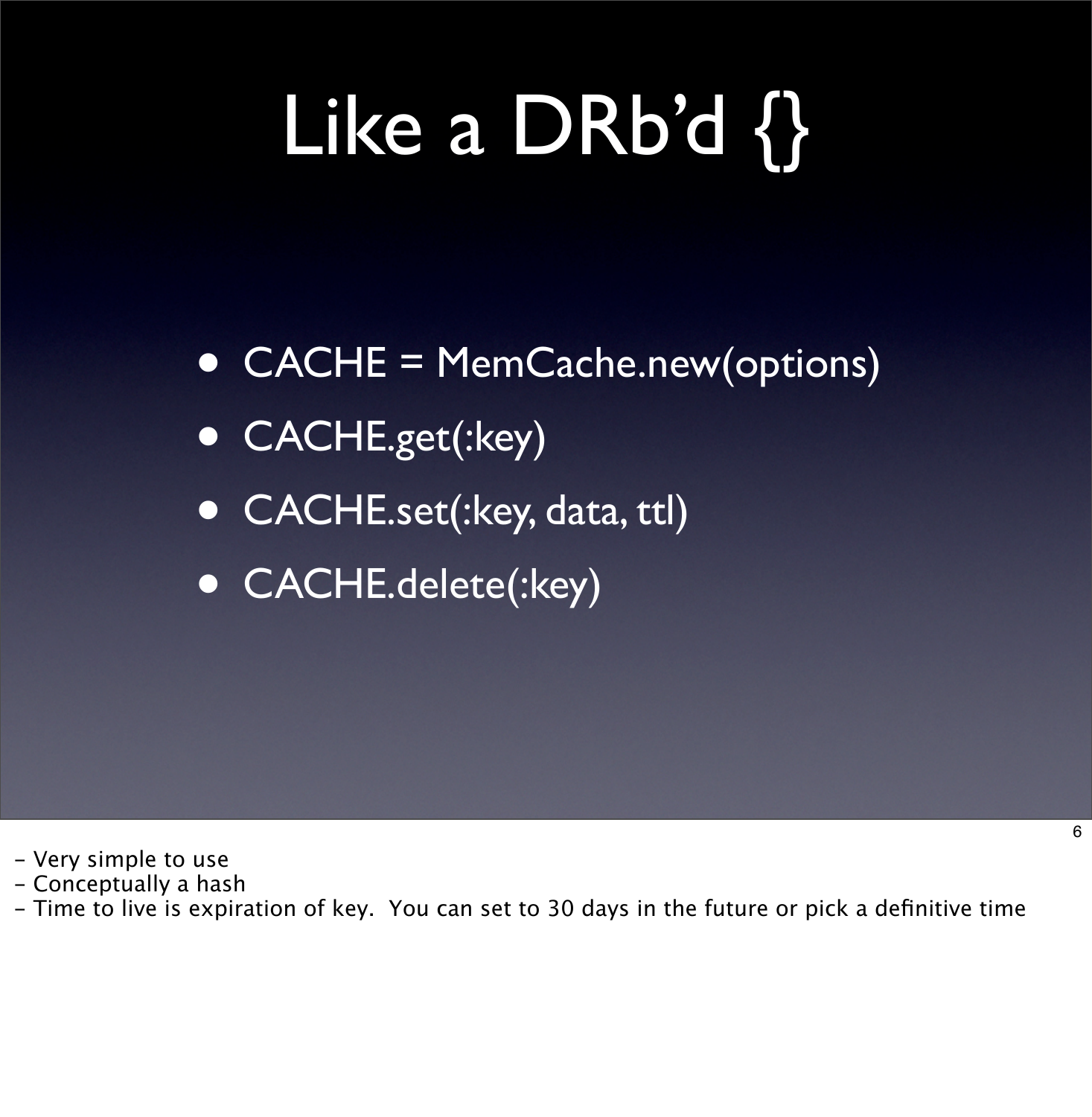# Like a DRb'd {}

- memcached 'bucket' (server) is decided based on requested key
- memcache-client uses Marshal to store data
- Can't cache metaclassy things or procs
- **Run daemons on your app servers. Low** CPU overhead.

7

- memcache-client Ruby API decides which memcached server stores your key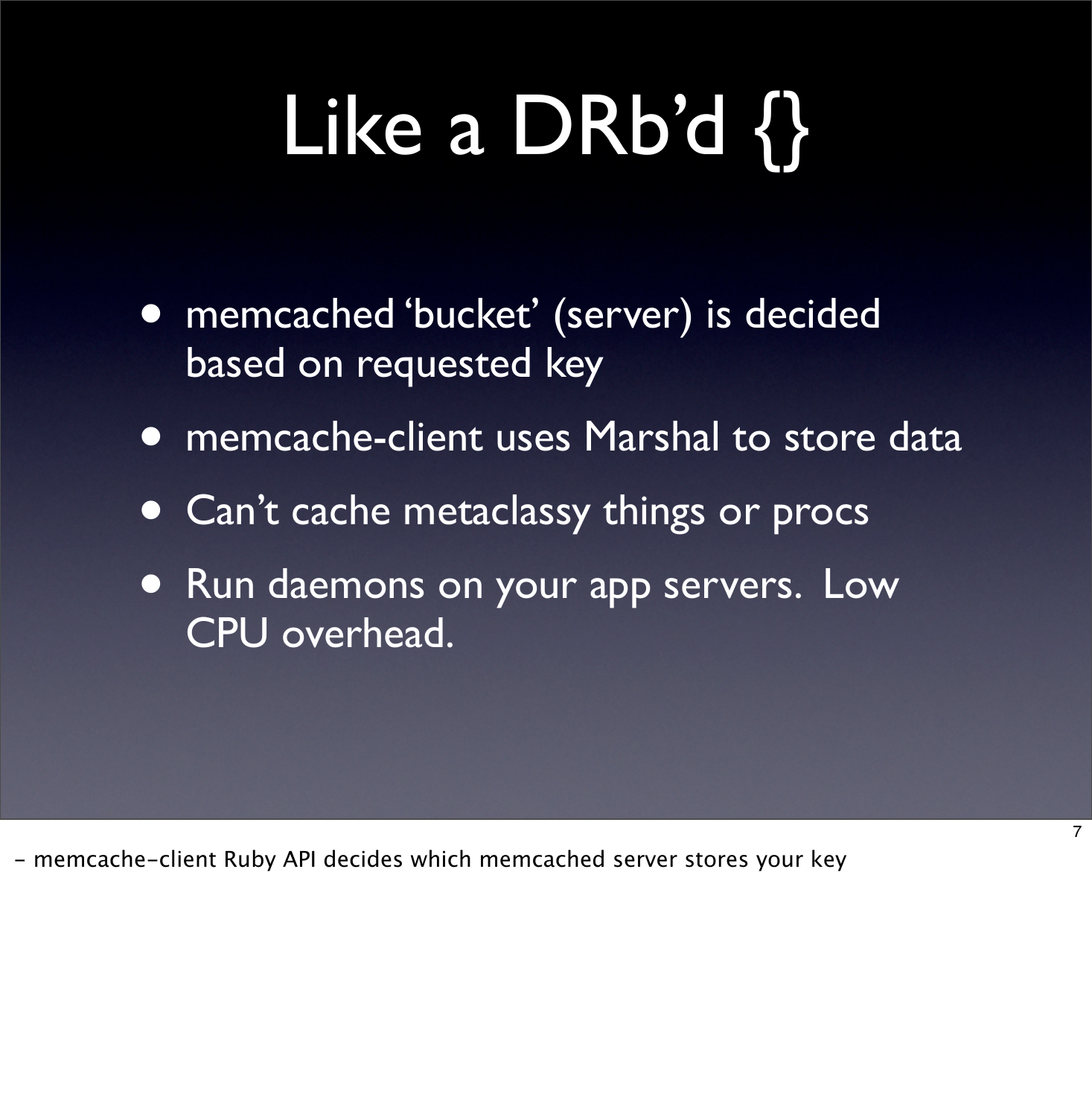# Like a DRb'd {} ( sort of )

Not enumerable

• Not a database

- Hash keys are not maintained
- This makes it faster
- Not a database: things only kept in RAM, not persistent.
- Restart your server, lose your data. That's ok.

8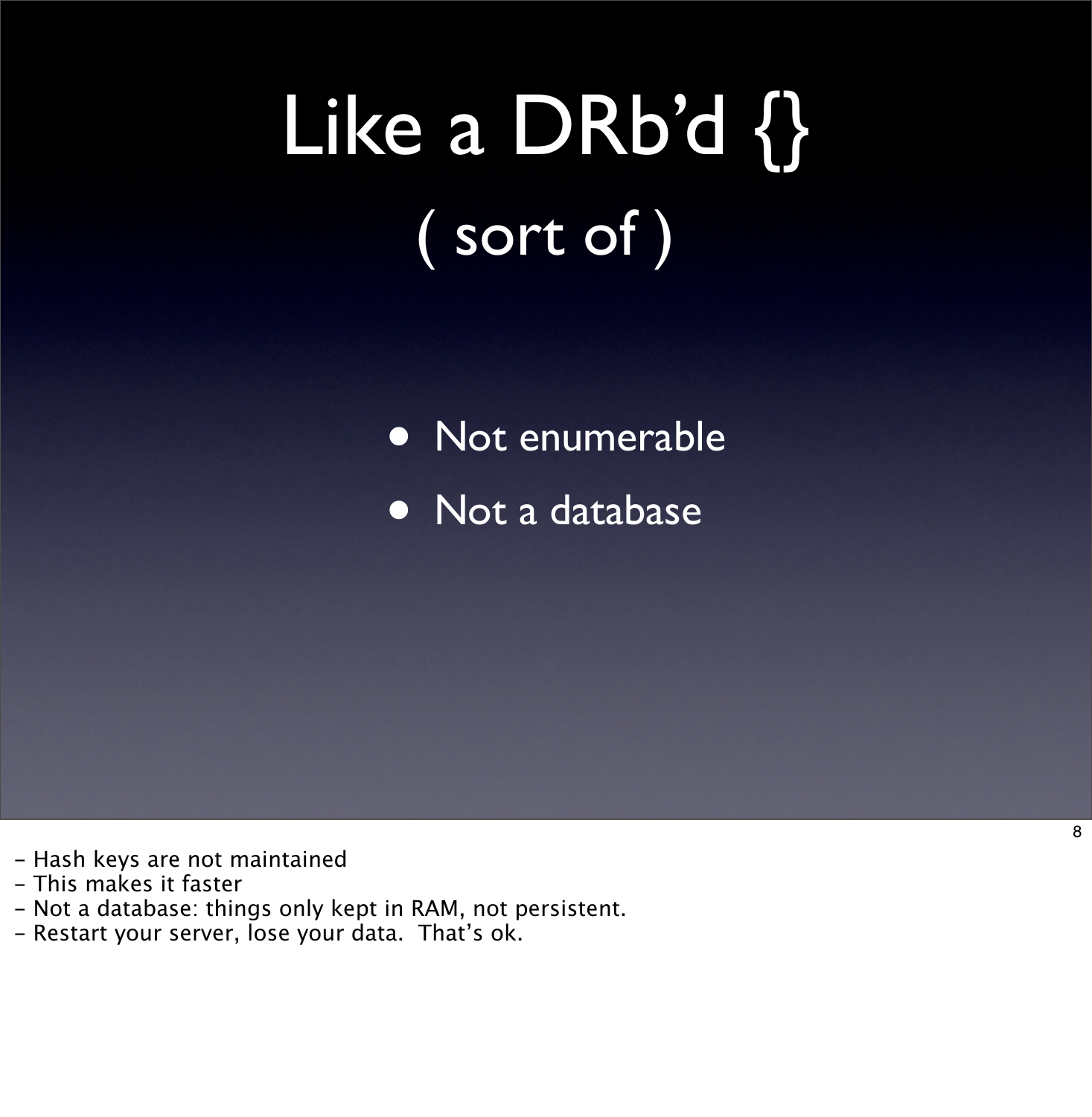### The Pattern

- Check cache for key
- If key exists, return the stored bytes
- If key doesn't exist, find bytes
- Save bytes
- Return bytes

- We don't really have to worry about this if we use a good library.

- "find bytes" can be a database query or any sort of intensive data lookup -- something we don't want to do on every request and therefor cache.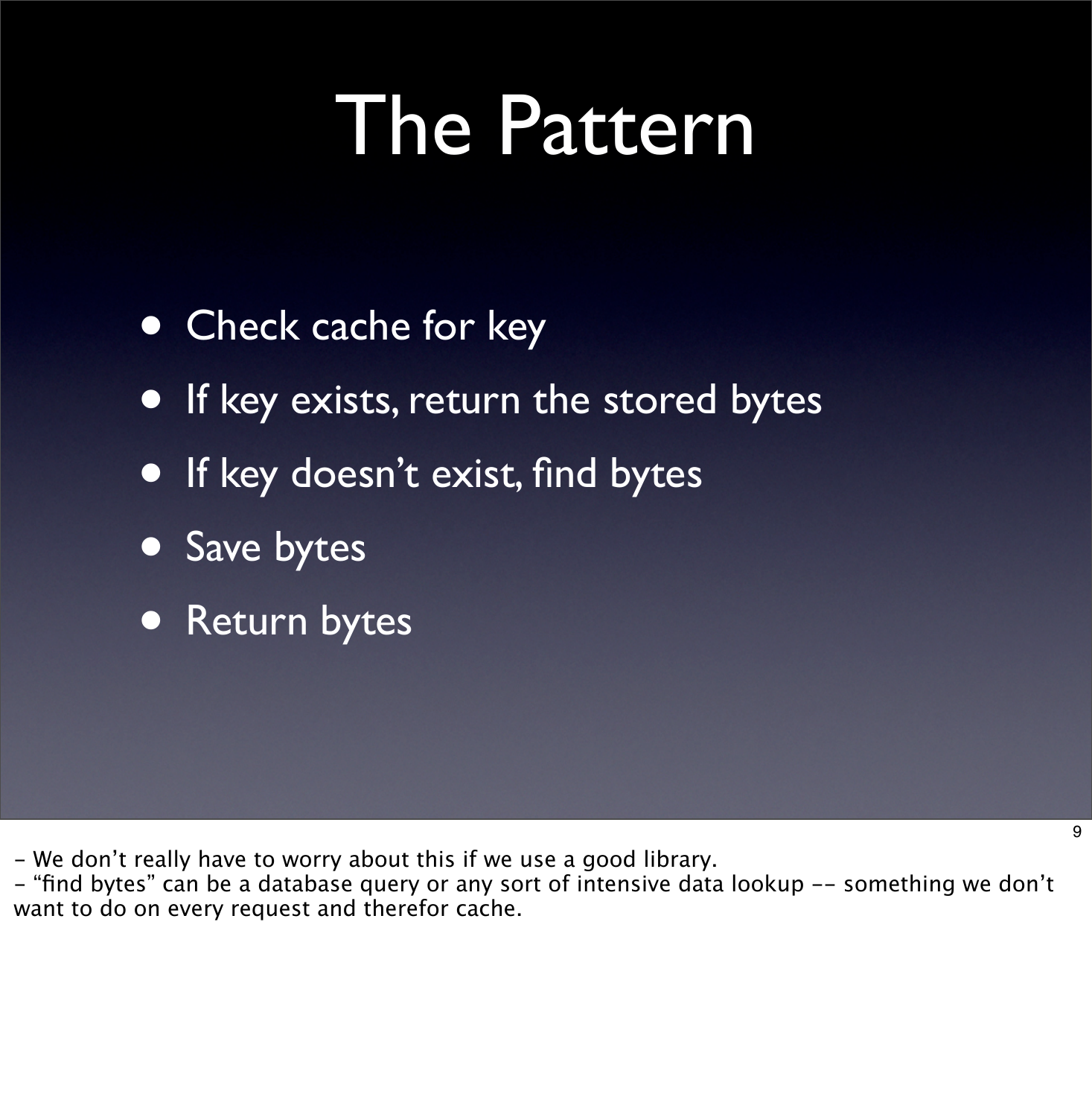### In other words...

 def get\_cache(key)  $data = CACHE.get(key)$ 

return data unless data.nil?

 $data = find(key)$  CACHE.set(key, data, self.ttl) return data end

Simple example. Assume `find' will return what we want to cache. Can be anything.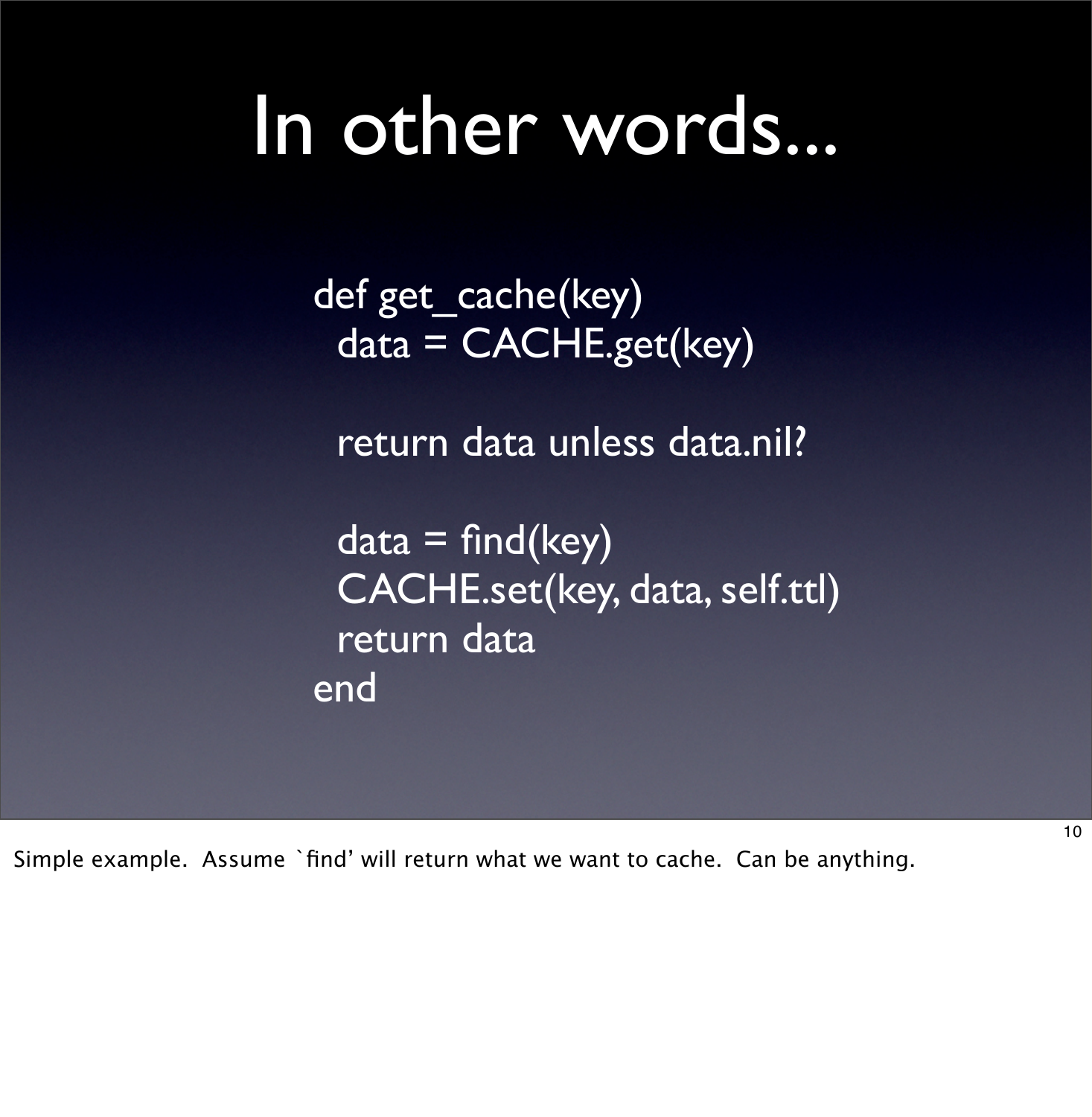### In other words...

 def get\_cache(key)  $data = CACHE.get(key)$ 

return data unless data.nil?

 $data = find(key)$  CACHE.set(key, data, self.ttl) return data end

- What if we want to cache nil? We will query the database every time the key is requested.

- If you have 4 million rows that's not something you want.
- Cache false instead of nil.
- This and other things you need to watch for.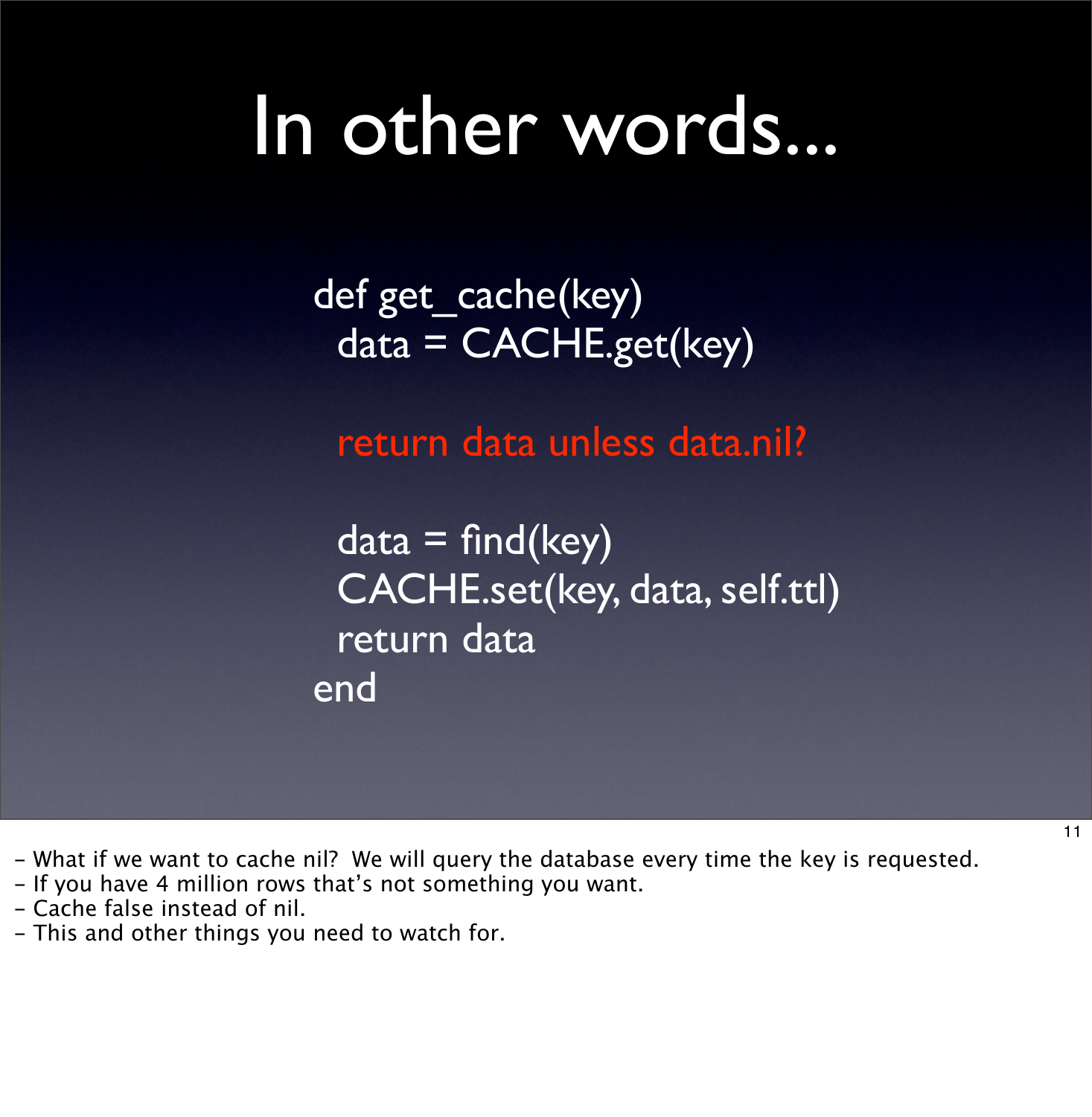#### What about MySQL query cache?

• memcached is for data.

- You can cache anything.
- Generated PNG's, HTML, processed objects, etc.

Forget the query cache.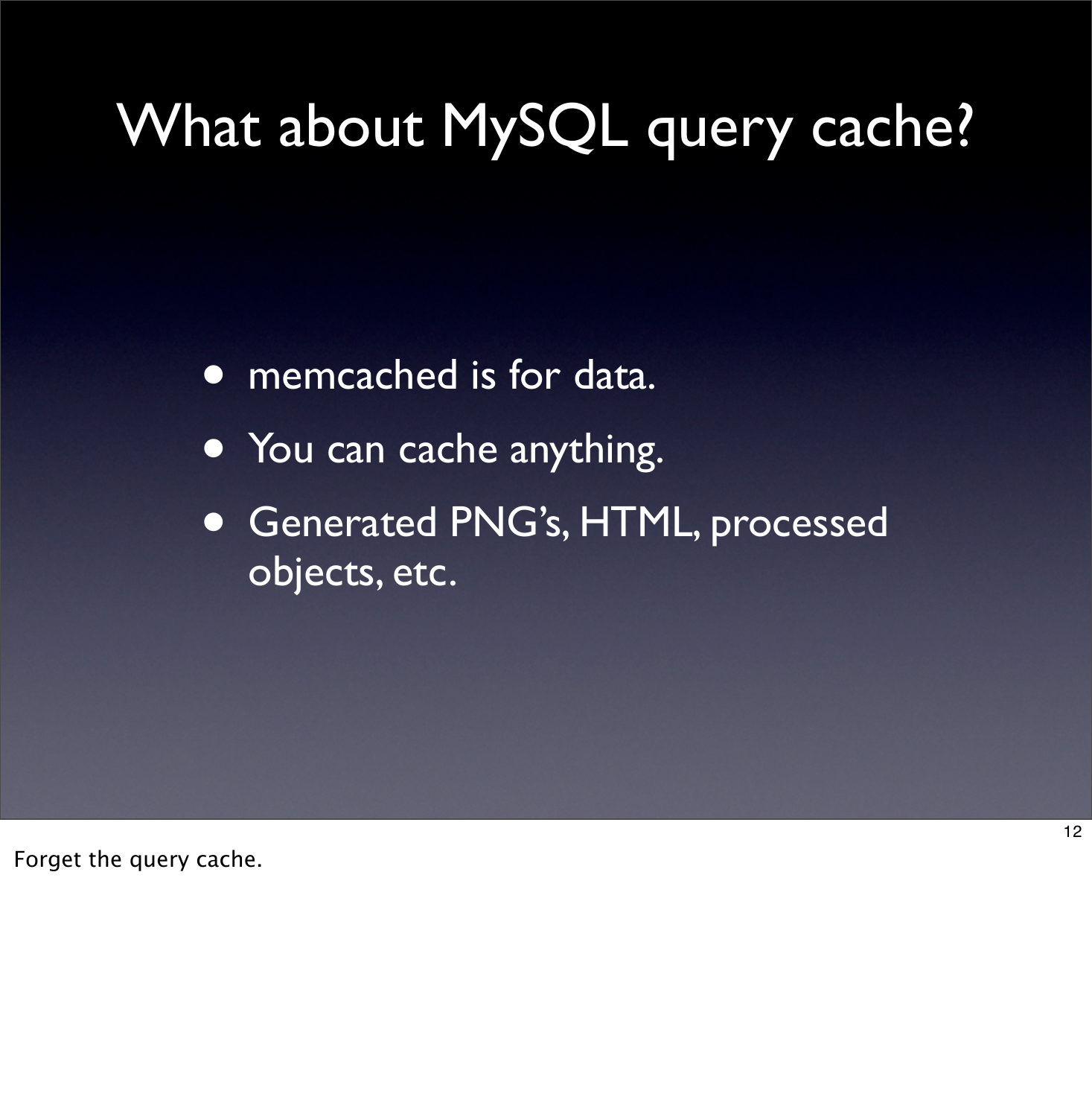# Are you sure you need it?

You might not.

13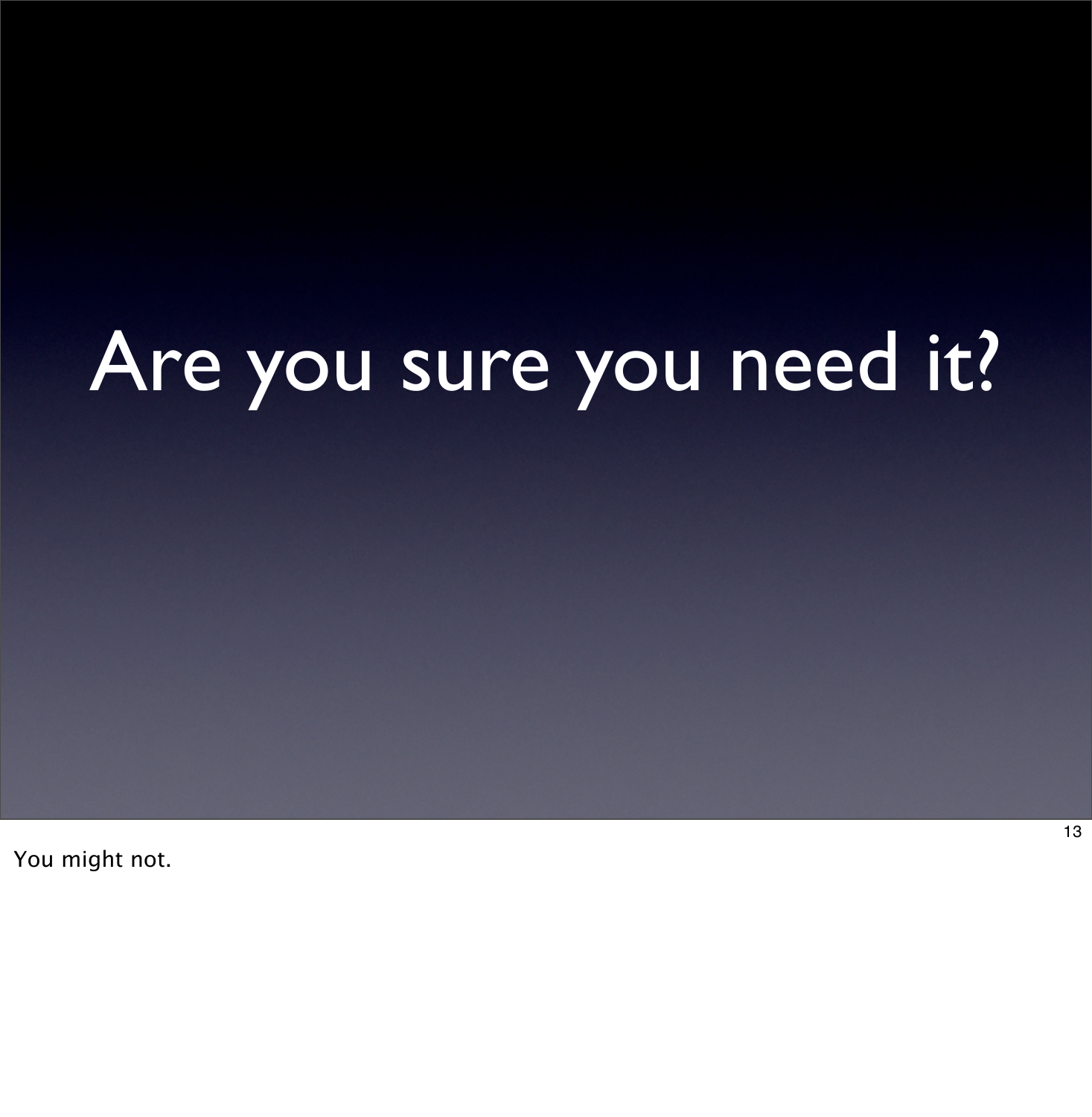# It's Not "Better" Than SQL

- memcached is slower than SELECT on localhost for small sites / datasets
- memcached will not help if you can't keep up with the requests
- None of the big guys started with memcached.

- Not going to speedup your blog. Going to slow it down.
- You need good hardware and a good setup before you can think about memcached - multi server setup, load balancing, master / slave databases
- Facebook, Slashdot, Digg didn't start with memcached. They added it when they needed it.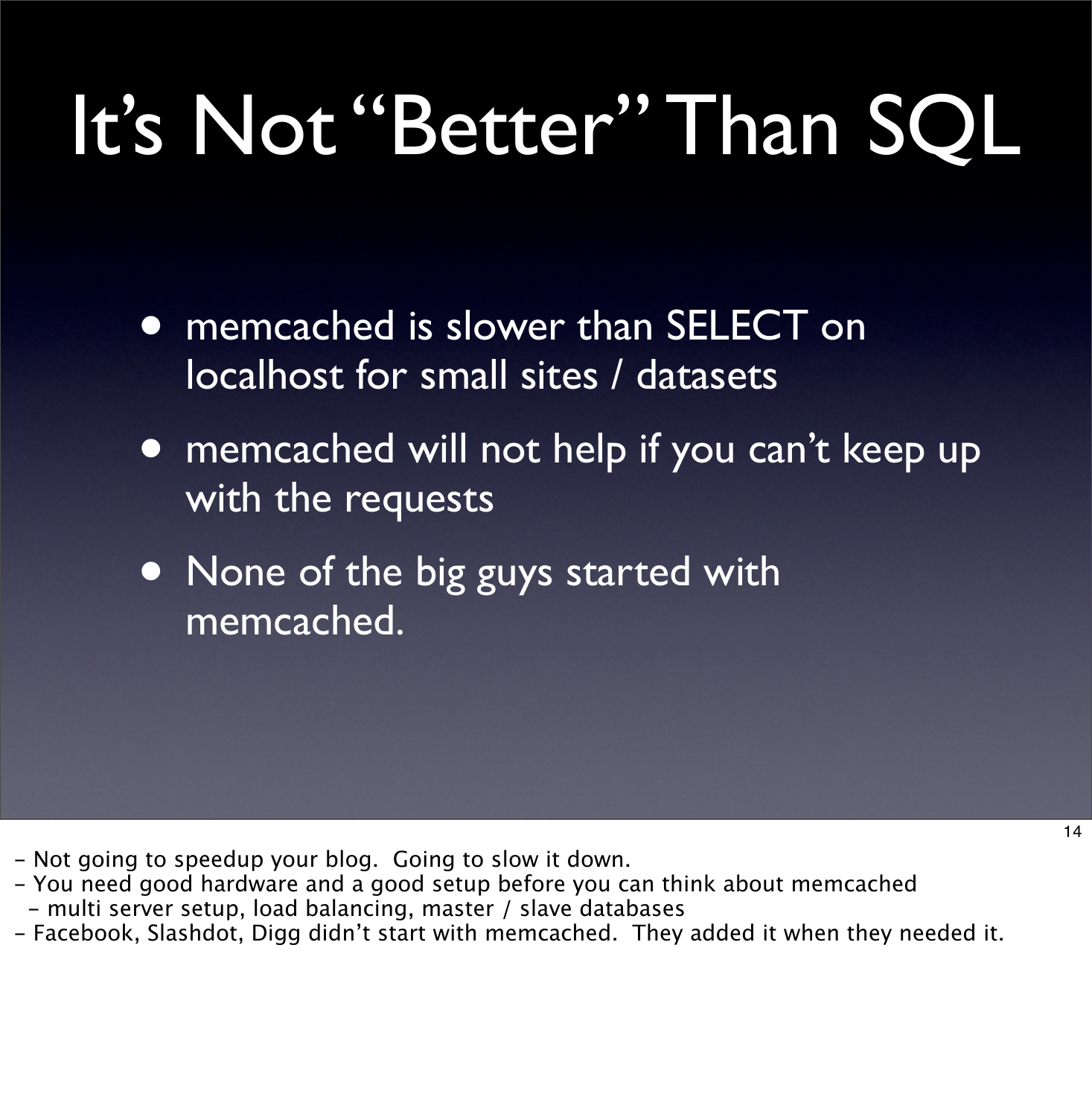# Don't Worry About It

- Write your app and tests first
- Get everything working smoothly
- Keep a few days open to spend on caching
	- **AA Near The End**

- Don't let memcached get in the way
- Don't do premature optimization
- Write good code, but dont GUESS where the problems are going to be. Test and see.
- Your app needs to be able to run well without caching. Caching is an aid, not a crutch.
- If you want to test your caching code use a hash-based mock.
- acts\_as\_cached has one in test/fixtures/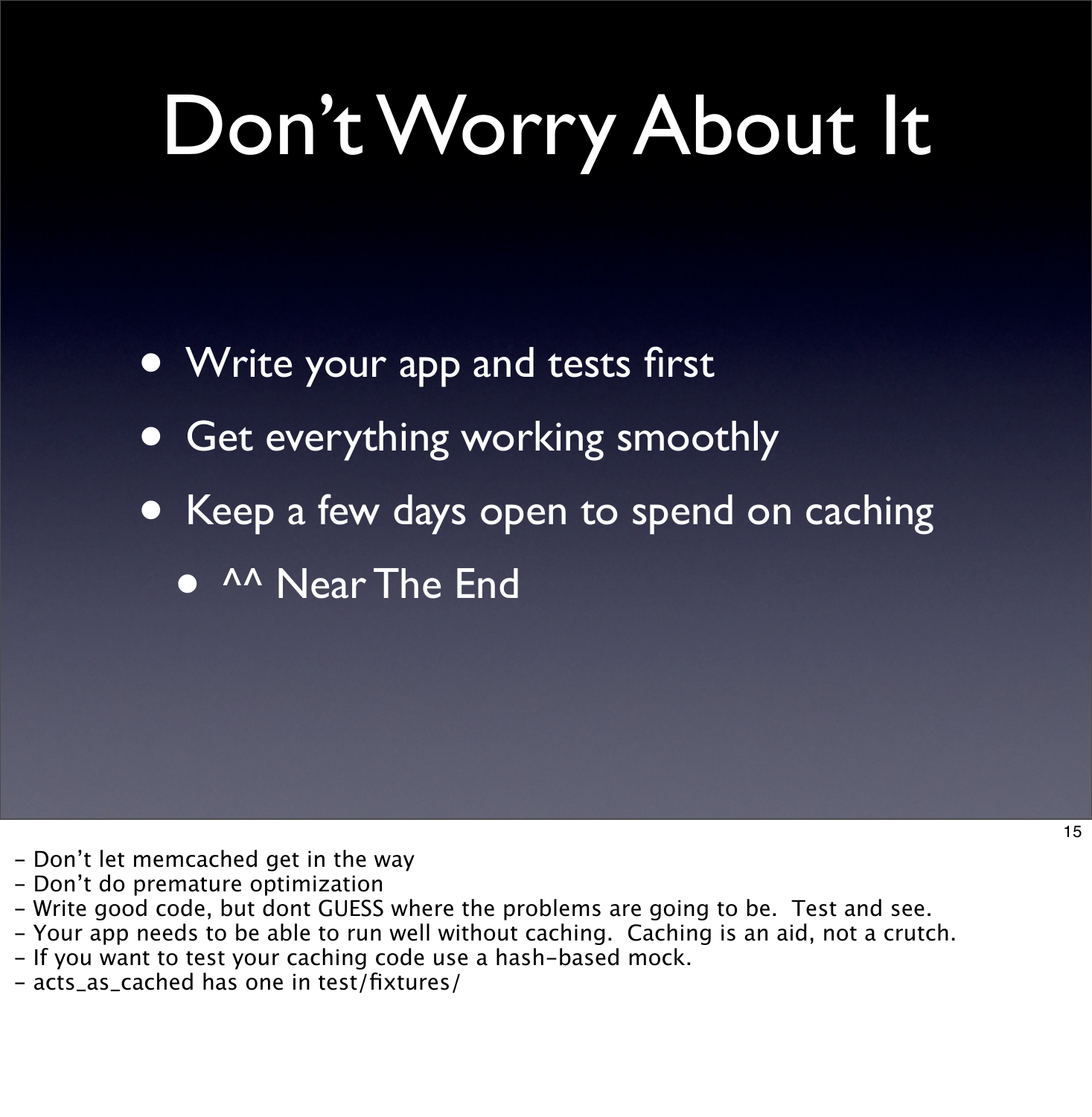# Don't Worry About It

• Identify slow queries

- MySQL slow query log
- Hardware is the real secret sauce
- memcached is not a magic wand

- Find out what's really holding you back, the big bottlenecks

- Use the QueryTrace plugin to see where your queries are coming from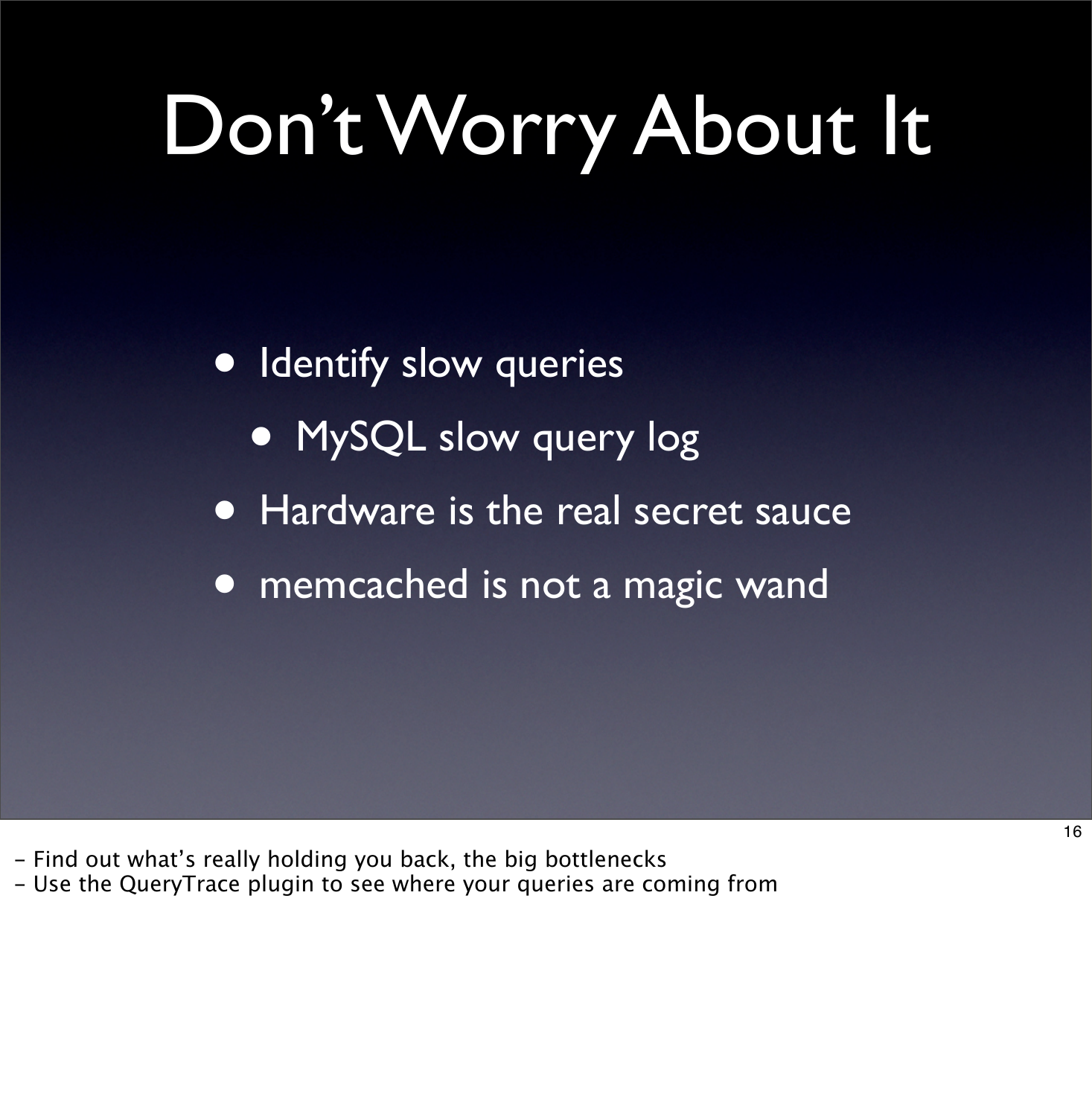## Where it Shines

- Huge database, millions of rows
- Huge traffic, millions of hits
- Huge both, millions of everything

- Even a few row select can be slow on a massive database
- If your query does a filesort on a big dataset, forget it
- Set your cache based on a unique id
- Maybe your database isn't massive but is getting completely hammered. Cache.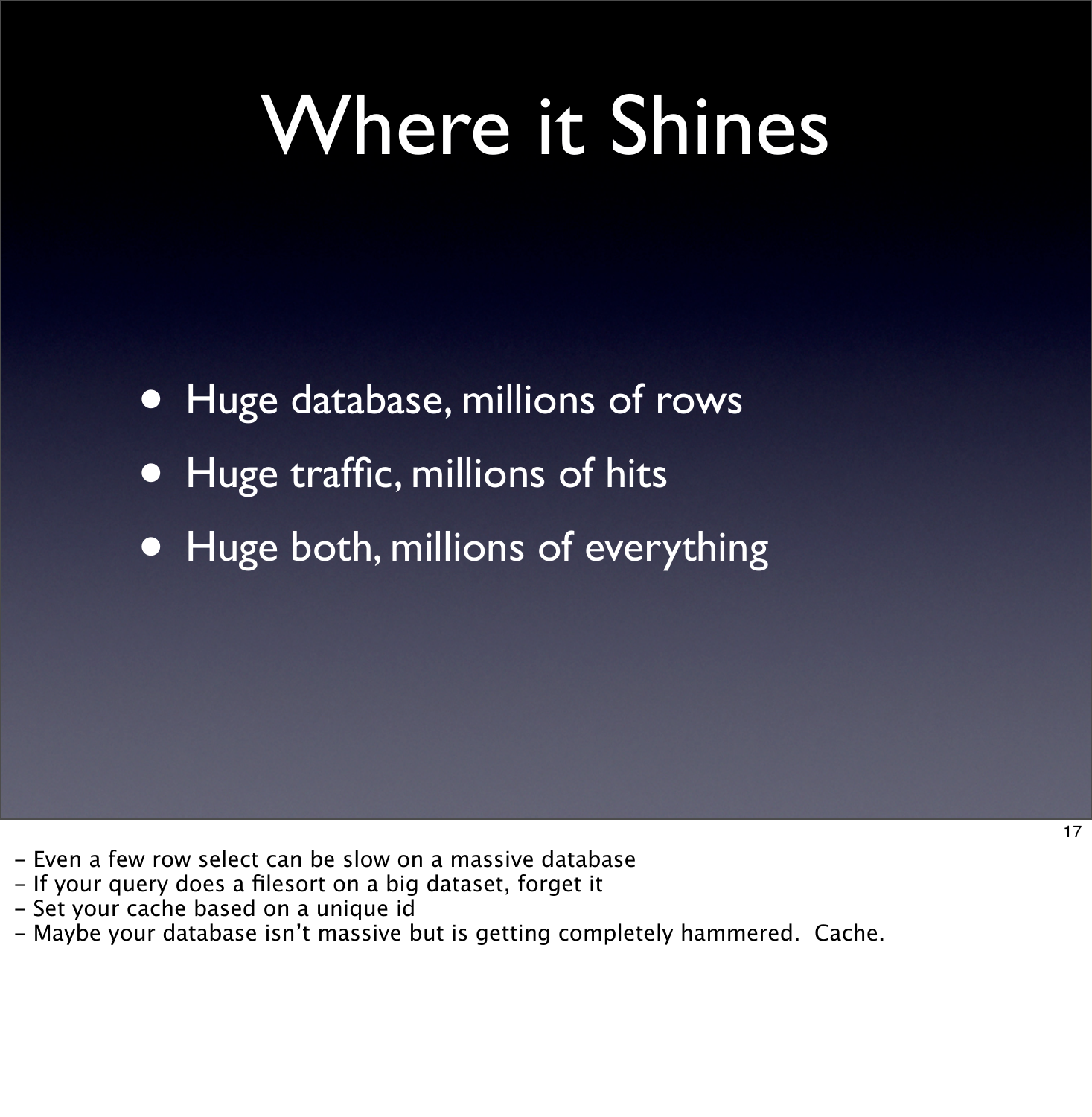# Yeah, but I'm about to launch Web 9.0

- COUNT ME IN!!!

18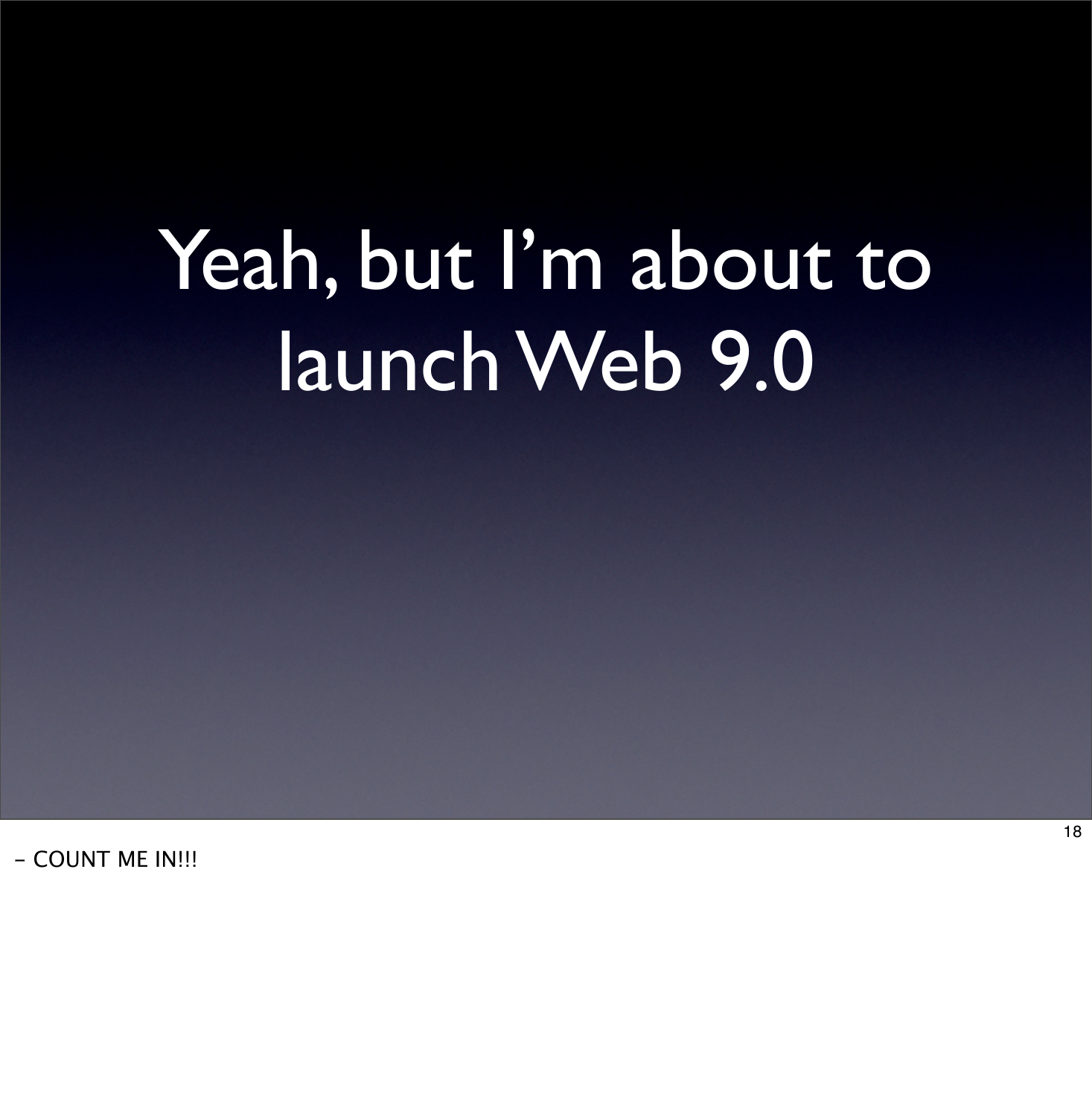# Hook Me Up

- Download and compile from danga.com
- OSXers: libevent and Hodel's hacks
- \$ sudo gem install memcache-client
- \$ memcached -vv

- Danga are the LiveJournal guys
- Won't work well on osx without Hodel's hacks
- Install the Robot Coop's memcache-client
- Start daemon in interactive mode, watch what's going on.

- Setup a MemCache.new instance, hit .set and .get, watch what happens in your memcached daemon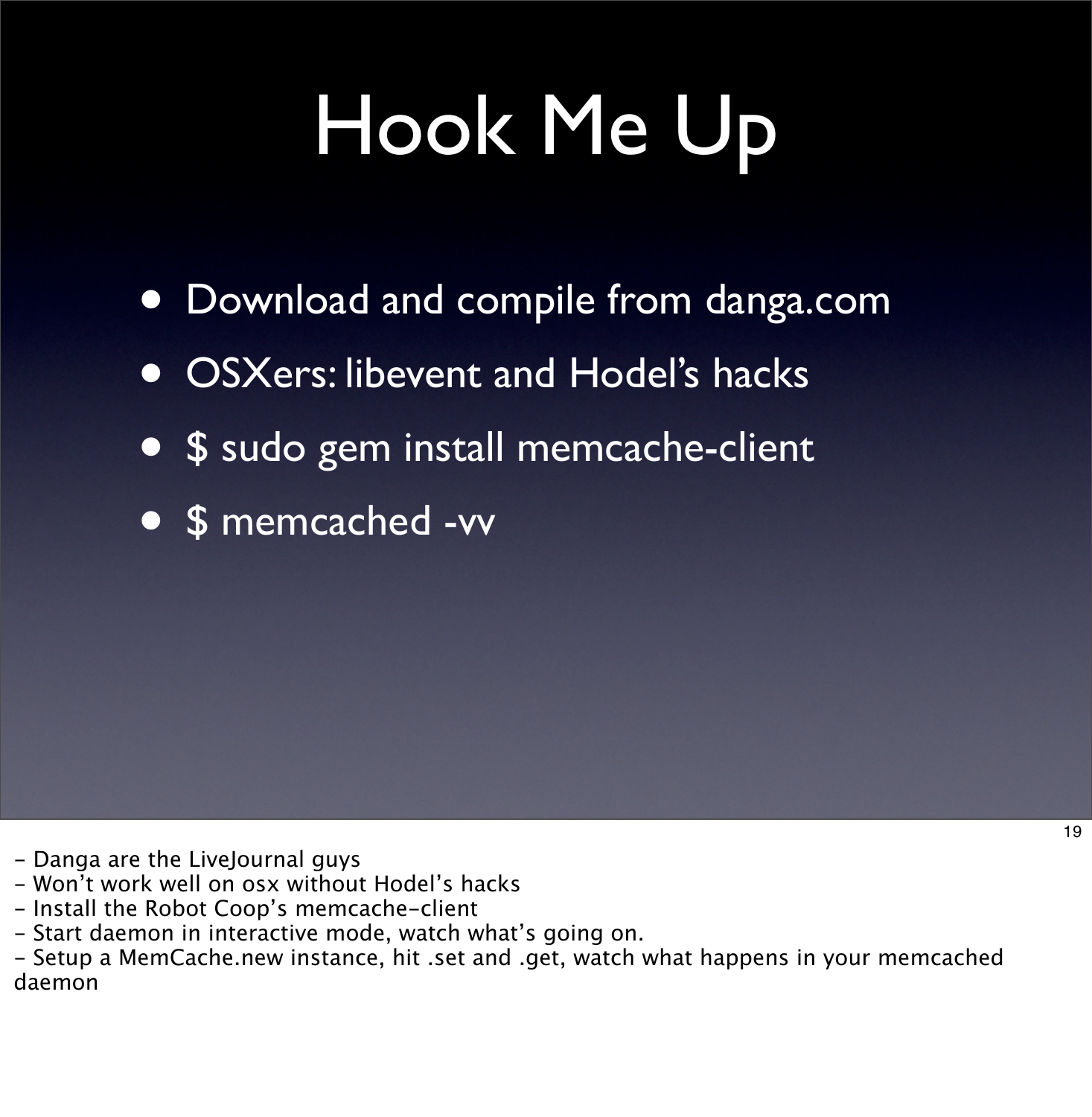# **Options**

- Fragment Cache Store
	- <http://rubyforge.org/projects/mcache-fragment/>
- **Session Store** 
	- config.action controller.session store = :mem cache store
- Models ( DB Queries )
	- CachedModel

- Fragment cache store plugin supports time based expirations

- Lots of stuff written about setting up session store
- CachedModel is what 43things wrote and uses.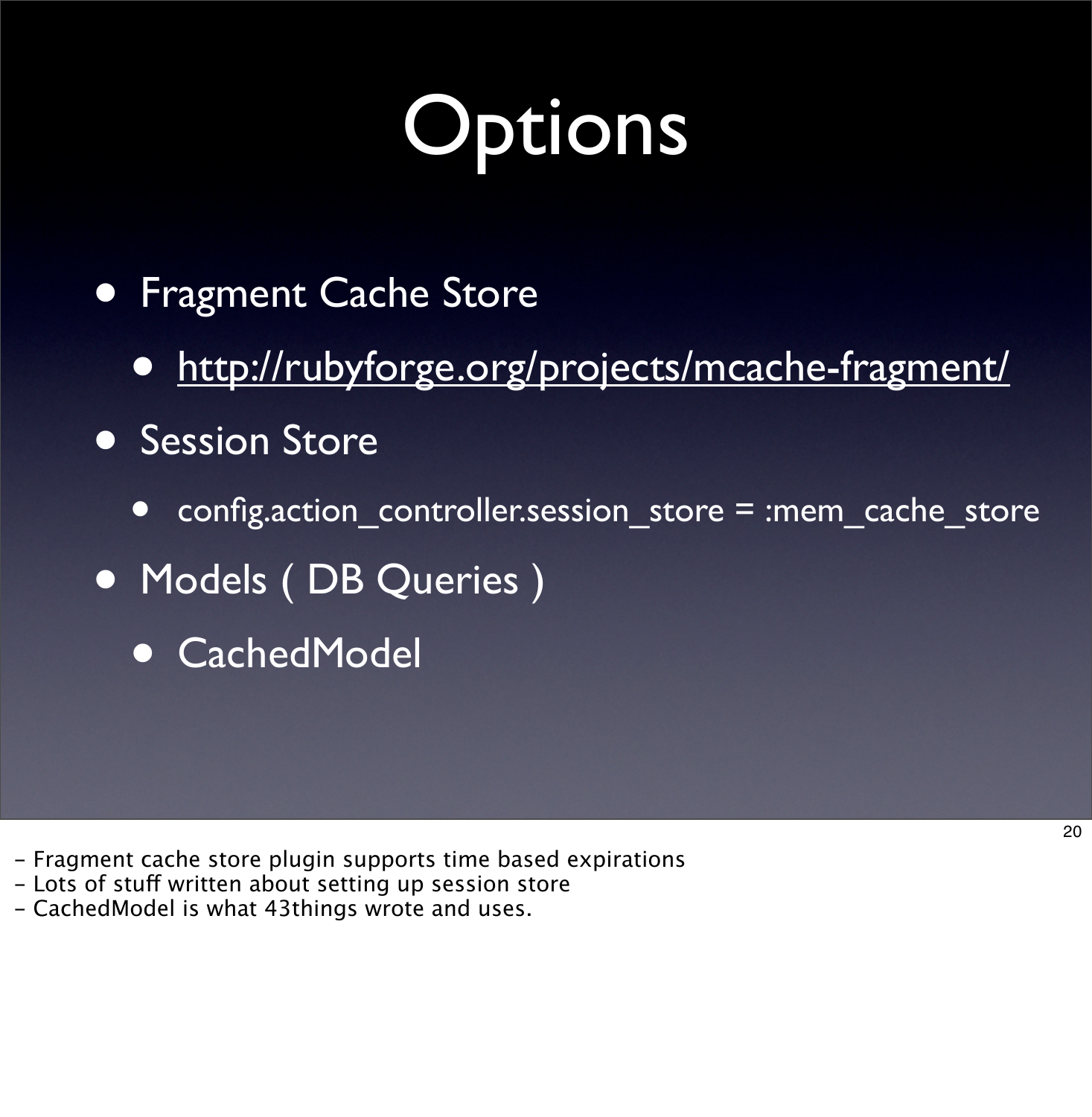# **CachedModel**

- Overwrites find() to pull from cache
- Works on single objects only
- Doesn't play well with multi-object queries on gets or updates
- Makes you inherit
- Nice and simple
- Clears cache keys on update()

- You don't have to worry about caching: does it for you

- Doesn't work on find(:all) or complex queries (:include, etc)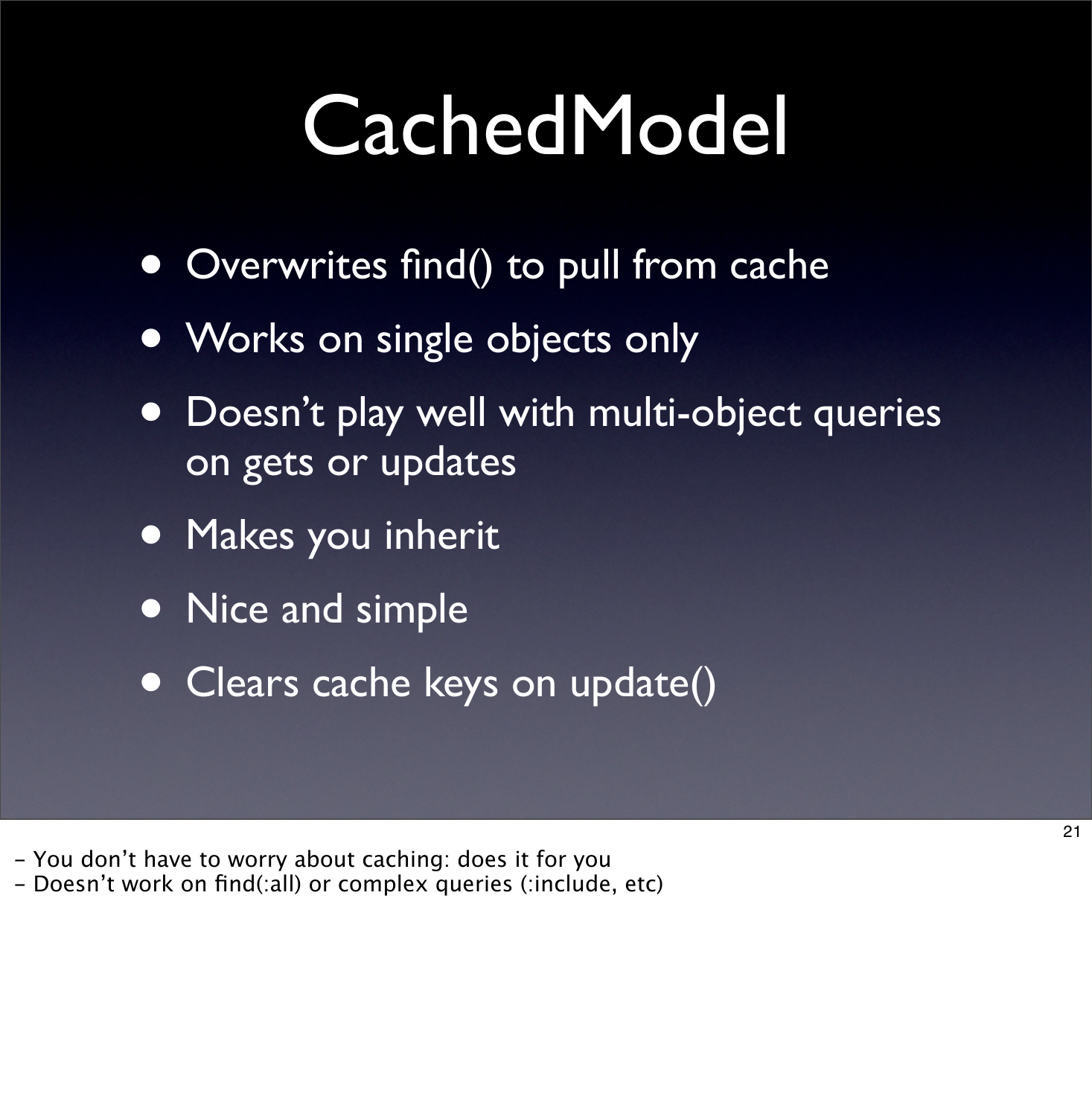### acts as cached

- Rails plugin
- Allows you to store any Ruby object in memcached
- Gives you more than enough rope...

- Used on Chowhound and Chow
- Gives us flexibility
- Still have to do things by hand, but helps ease the pain
- Puts the caching in your face. Think about what you're doing.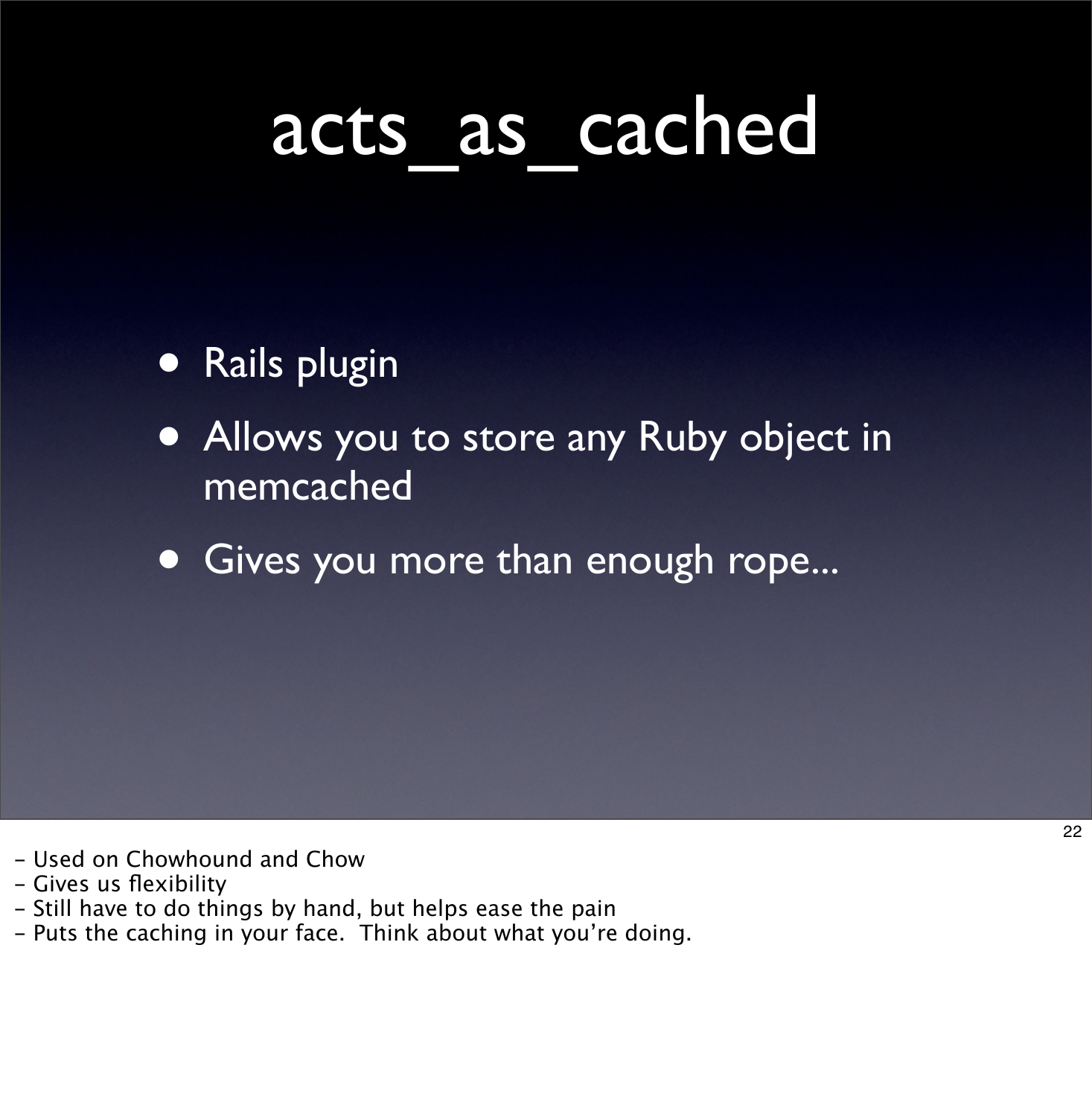# What To Cache

- **Slow Queries**
- Page fragments
	- (We don't cache fragments on Chowhound)
- **Processor intensive computations**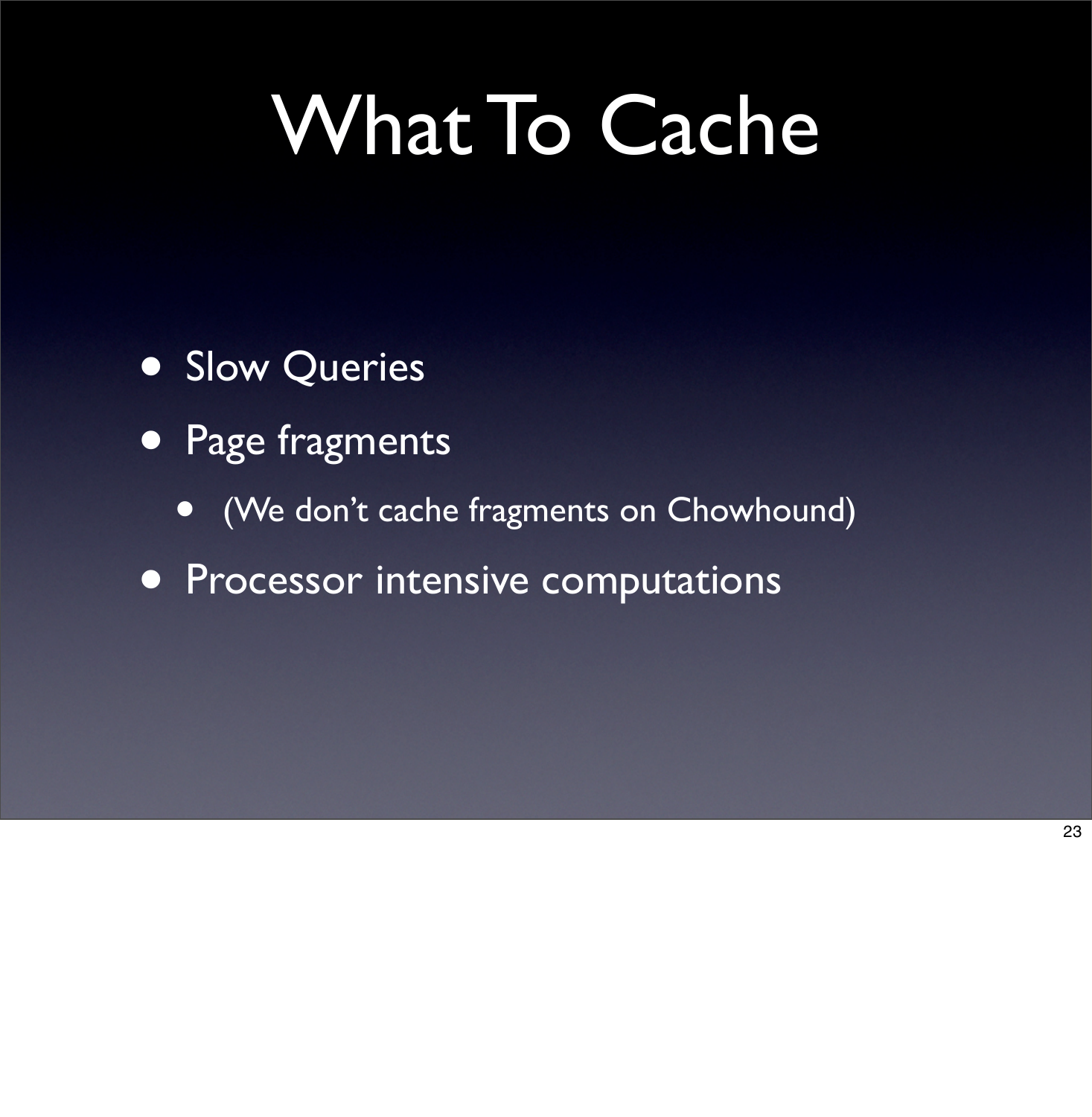# What To Cache

#### class StoriesController < ApplicationController

def show  $@story = Story.get\_cache(params[:id])$ end

end

- Simple single row get - We like get\_cache because you are always aware of what is and isn't cached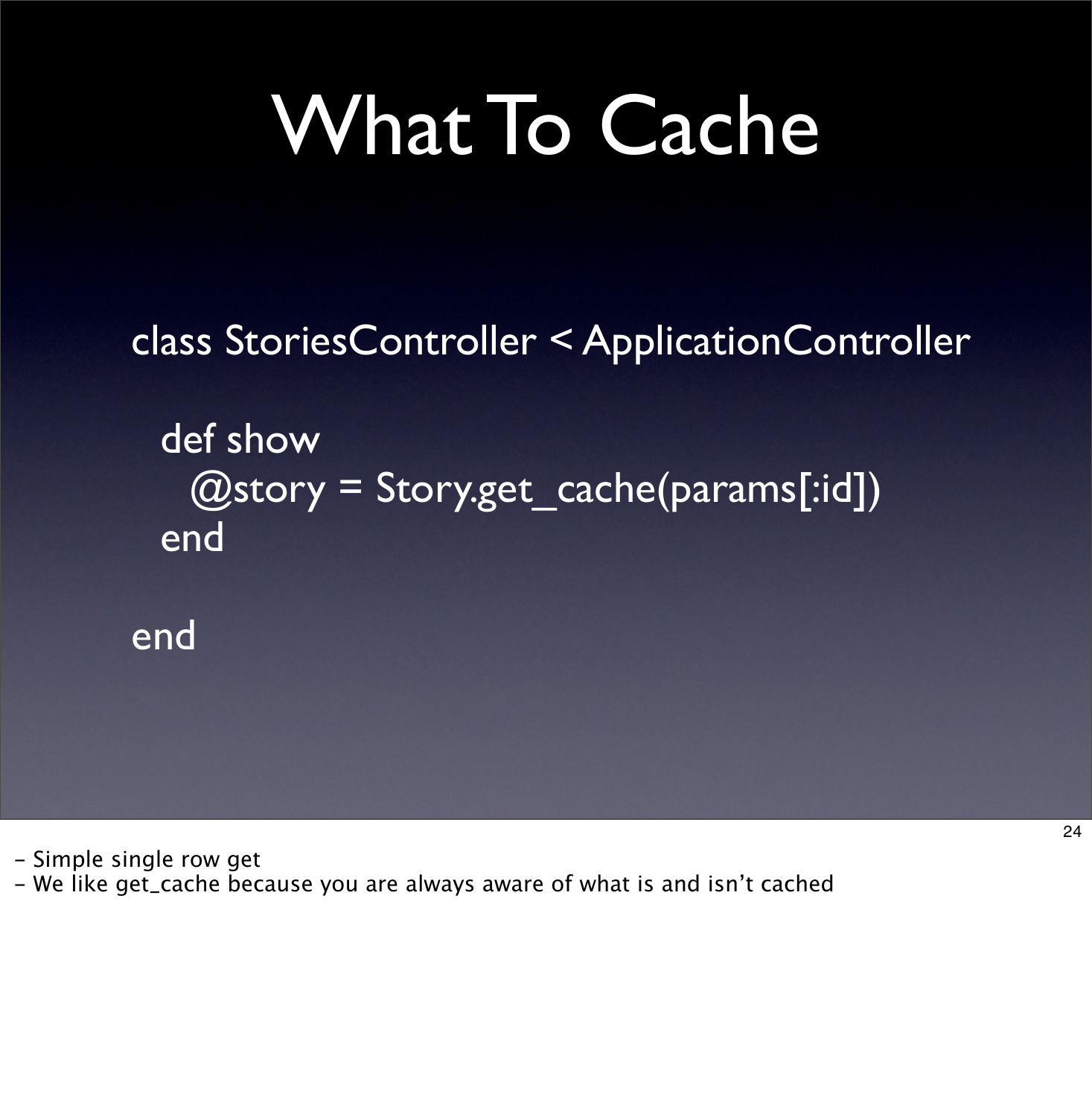#### Issues

#### • Keeping cache data fresh

- Editors want to see their changes now!
- Caching associations
- Pagination / Big Collections

- Chowhound is a forum site, Chow is an editorial content site
- Everyone wants to see their changes immediately
- Mix that with lots of pagination and big collections
- How the hell?
- We want to cache associations because we want to use Rails' niceness
- But we don't have to keep reimplementing the same patterns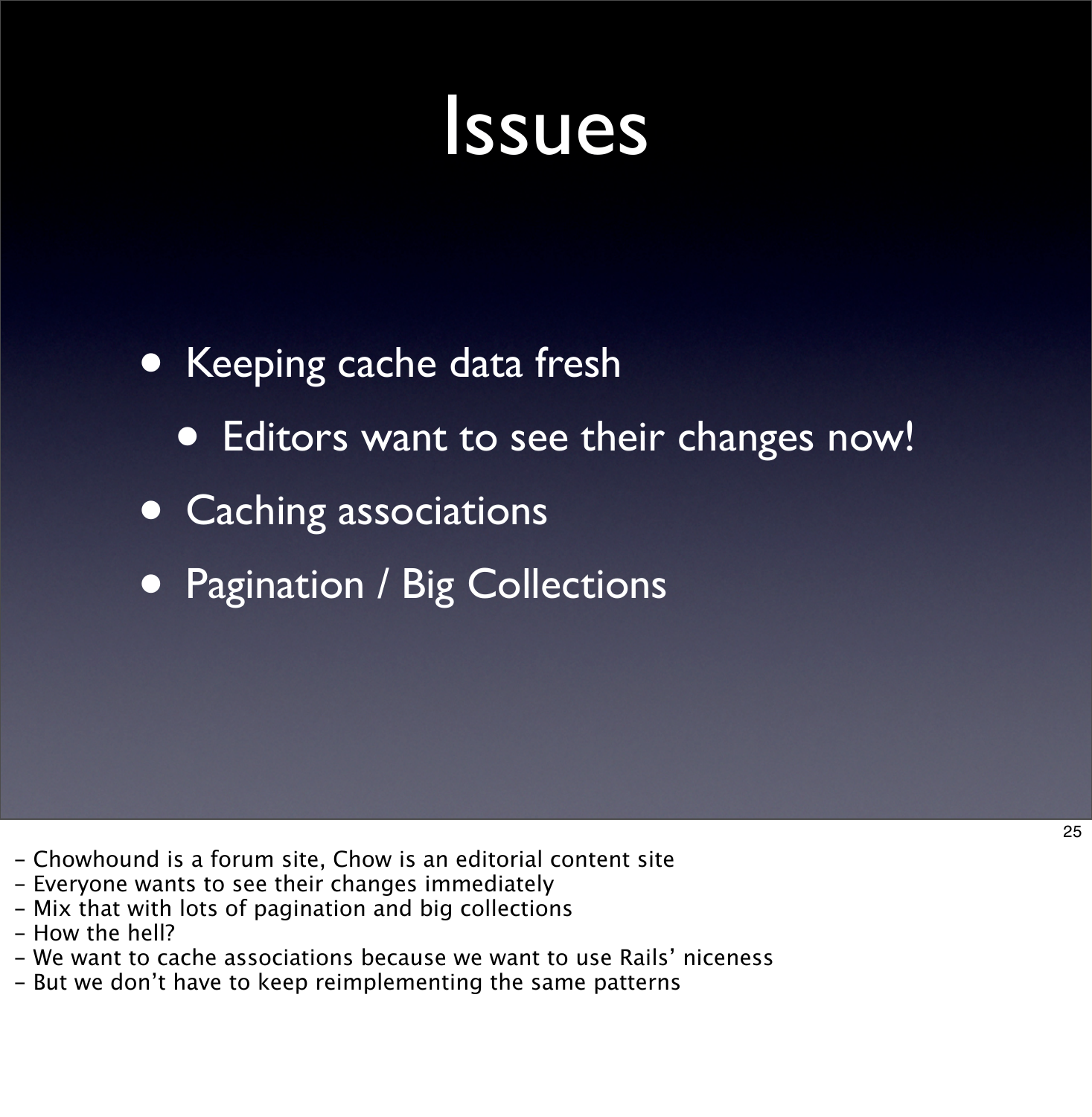# Keep Cache Fresh

class Story < ActiveRecord::Base acts\_as\_cached

def after\_save expire\_cache(id) end end

- Simplest example.

- acts\_as\_cached doesn't handle auto-deletion of keys for you like CachedModel

- Don't forget to after\_destroy, too!

26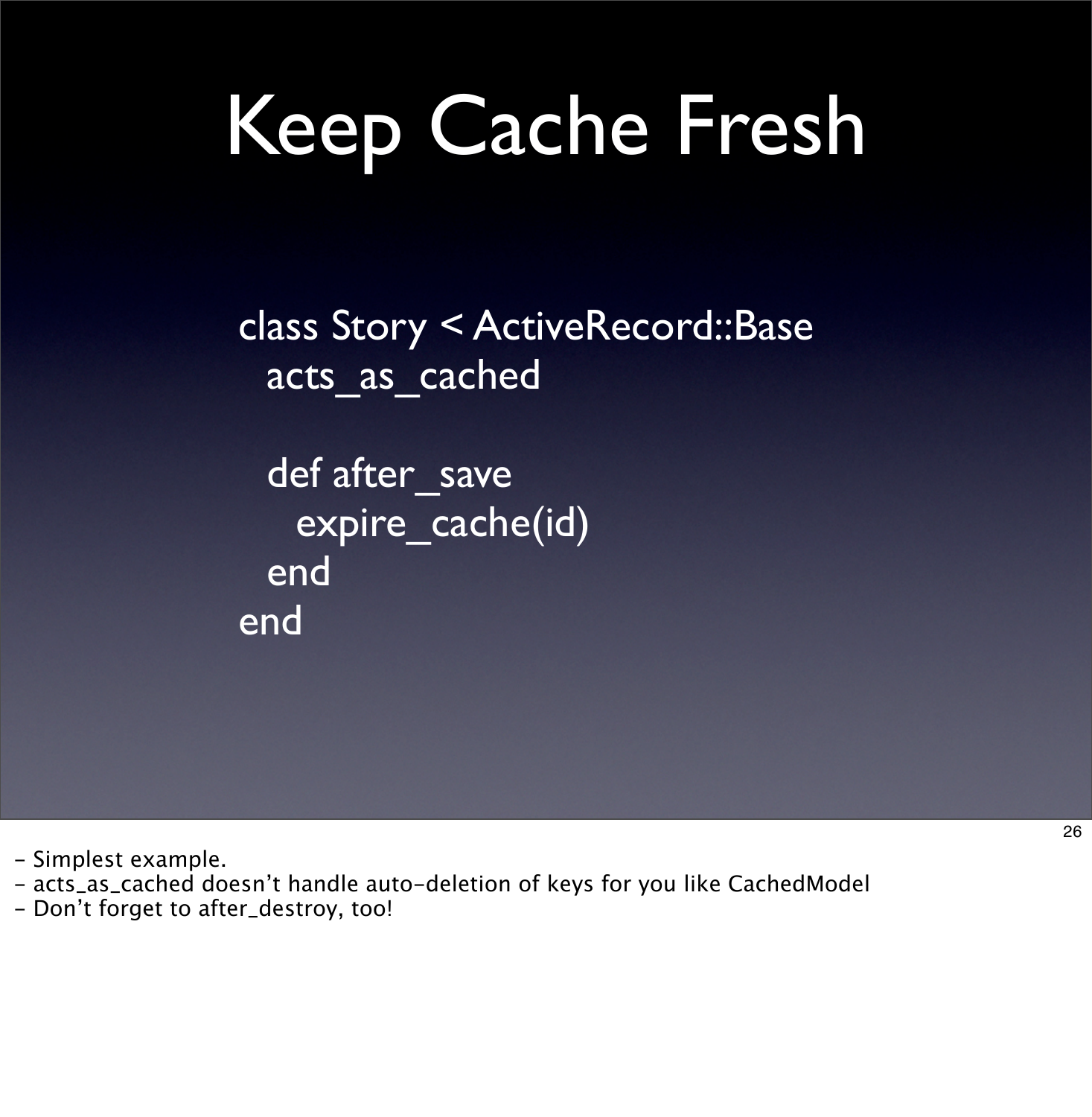# Keep Cache Fresh

class Story < ActiveRecord::Base acts as cached :include => :author belongs to :author

def after save expire\_cache(id) end end

- acts\_as\_cache can be passed a hash which is passed straight to find()
- $-$  In this case, Story.get\_cache(20) calls Story.find(20, :include  $\Rightarrow$  :author)
- Caches the author along with the story
- If the author is updated, the story's associated cached author is STALE
- If you have 20 stories all with 1 author, you have 20 redundant copies of that same author in the cache
- RAM is cheap but you need to think this sort of thing through

27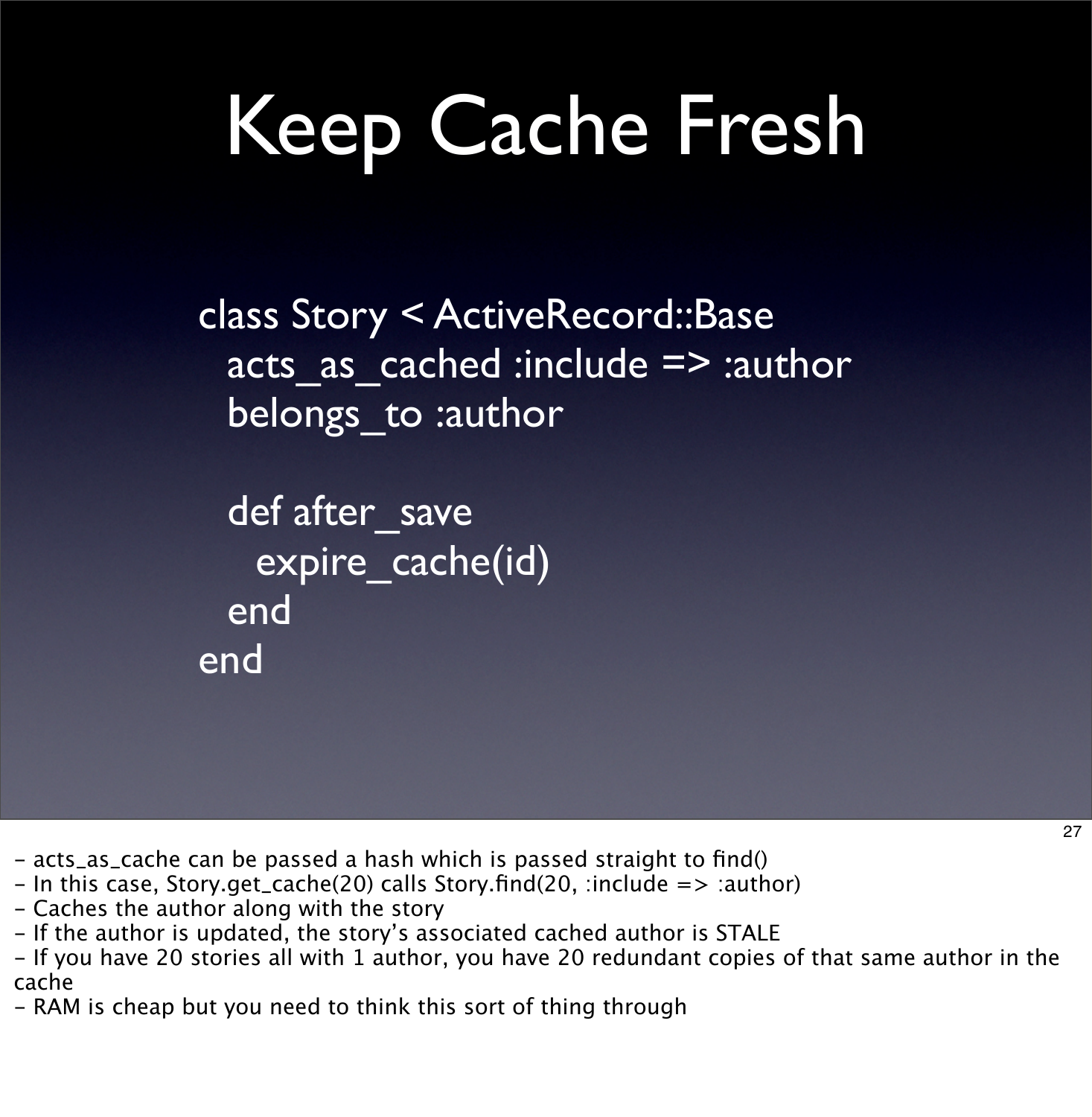# Keep Cache Fresh

class Author < ActiveRecord::Base acts as cached has many :stories

def after save expire cache(id) stories.each do |story| story.expire\_cache end end end

- Stories' author associations are now always up to date

- Pattern can be powerful when dealing with complex associations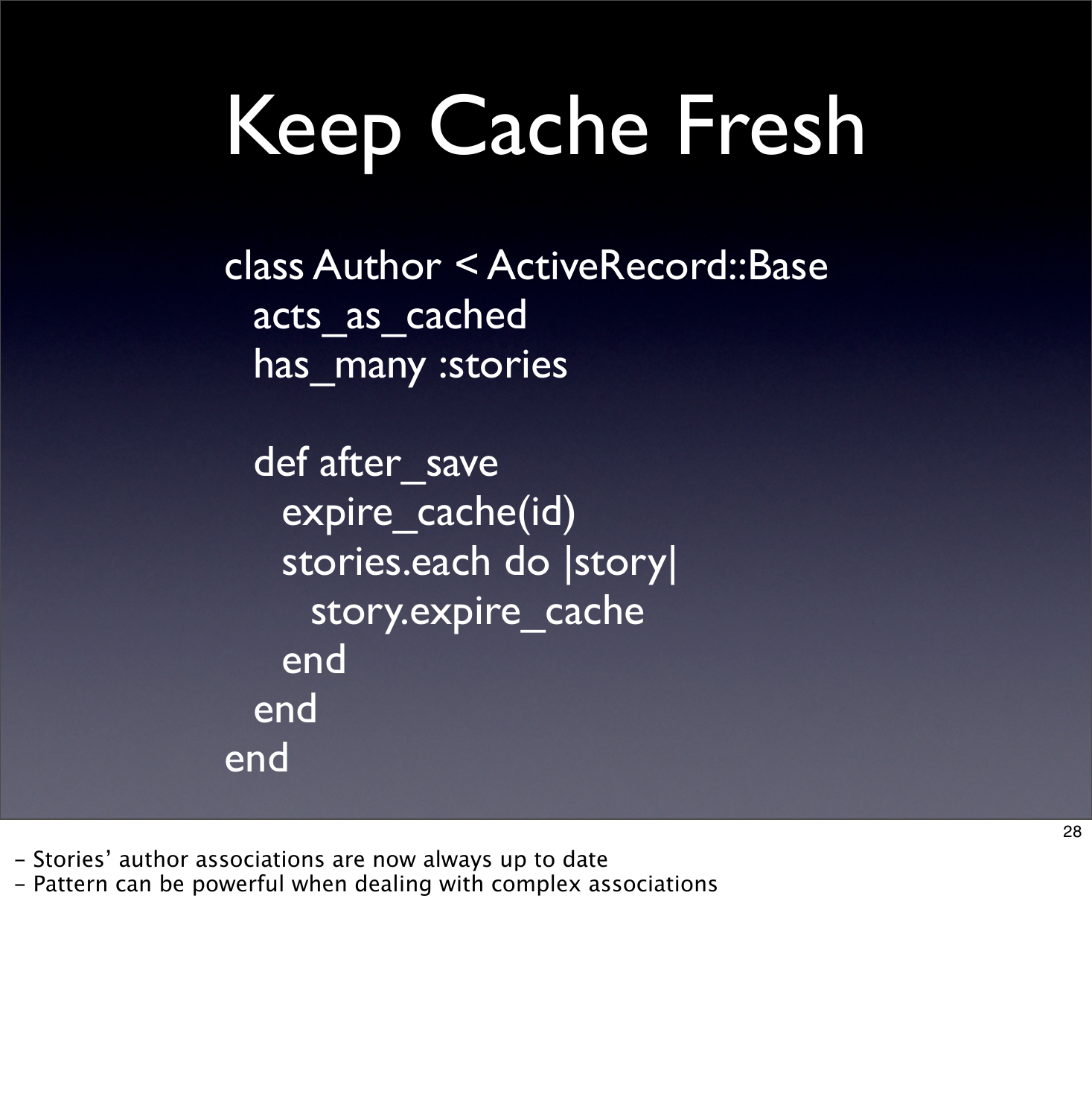Why?

- Keeping track of keys is hard
- Sweepers / Observers get complicated fast
- Maintains integrity with script/console, rake, and migrations

- CachedModel does it for you, which is nice

- We want to cache associations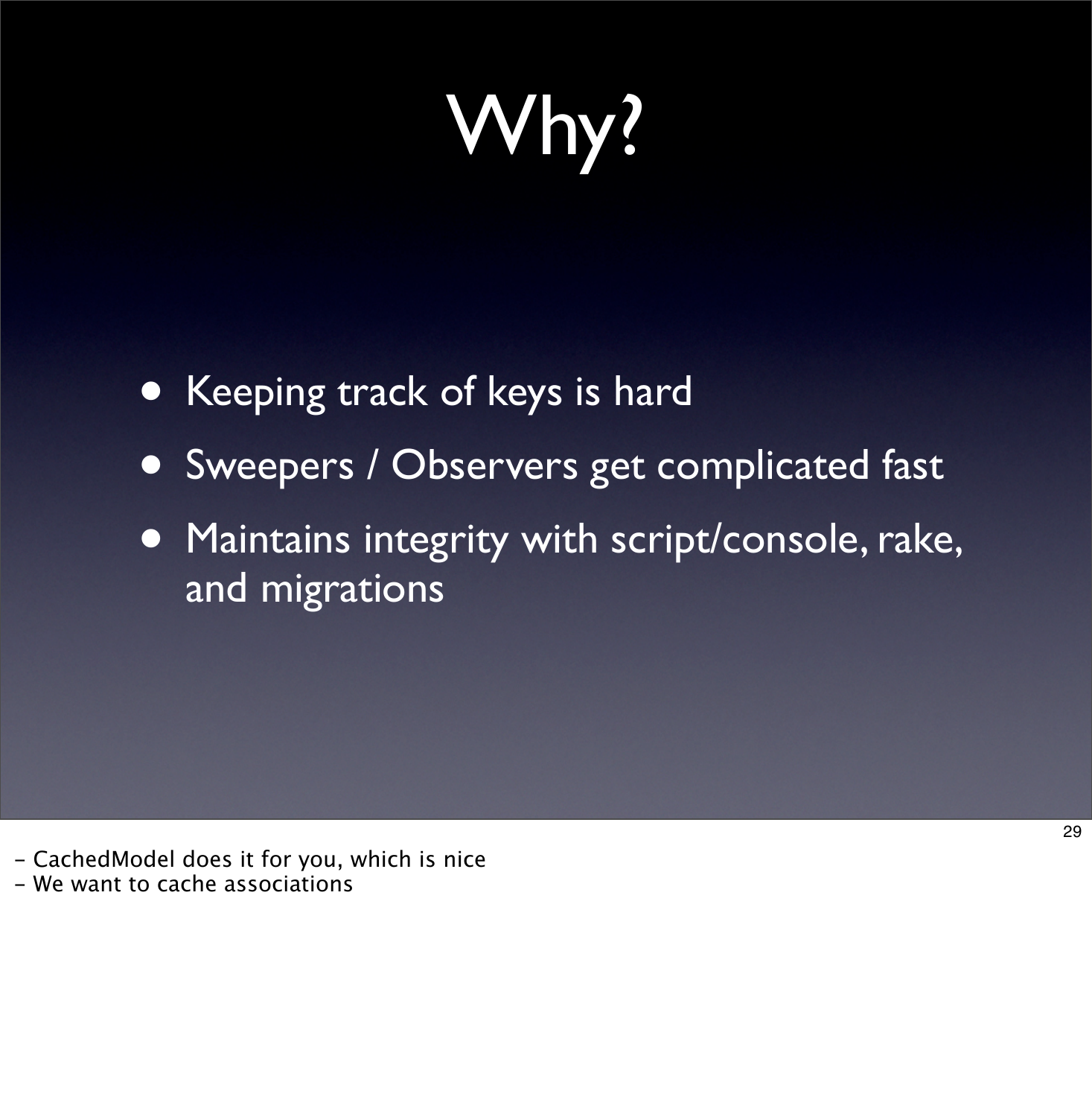### Alternative

class Story < ActiveRecord::Base acts\_as\_cached belongs to :author

def author Author.get cache(author id) end

```
def after save
   expire cache(id)
 end
end
```
30

- Lots of cache hits -- unless you use an in-process cache
- Everything always up to date
- Best for simple associations
- Great if your authors table is in another database -- you can't do a join anyway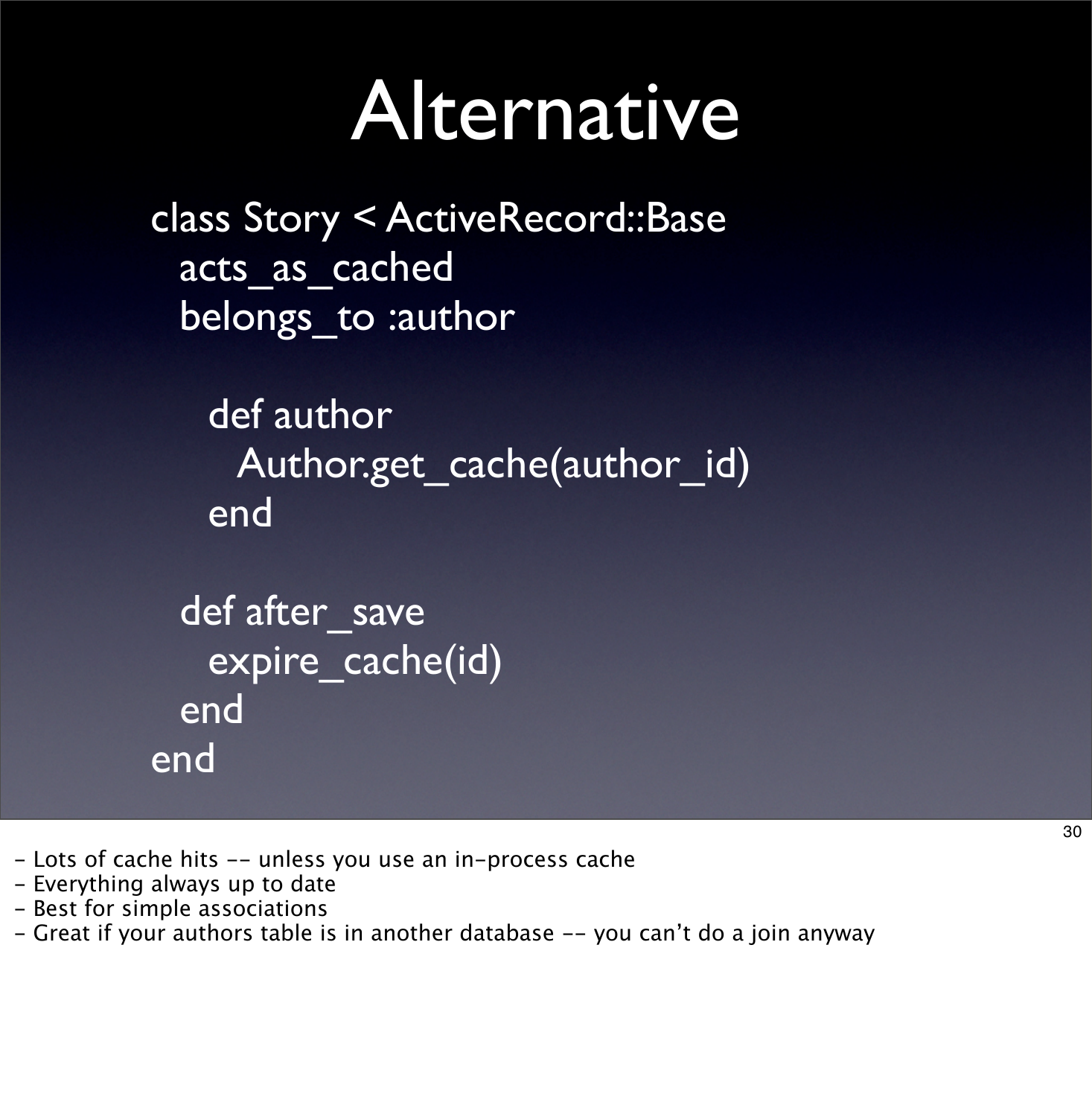# Versioning!

class Story < ActiveRecord::Base acts as cached :version => 5

def after\_save expire\_cache(id) end end

- What if you run a migration and update your Story model, then need to deploy?
- All stories in cached are not only stale but broken
- Mismatch between cached attributes and new attributes
- You may have run into this with sessions
- Update the version, acts\_as\_cached helps you out here
- Keys are normally stored as ENVIRONMENT:CLASS:ID
- So app-development:Story:20
- :version => 5 makes Story's keys: app-development:Story:v5:20
- Instantly invalidate all currently cached, older versions.

31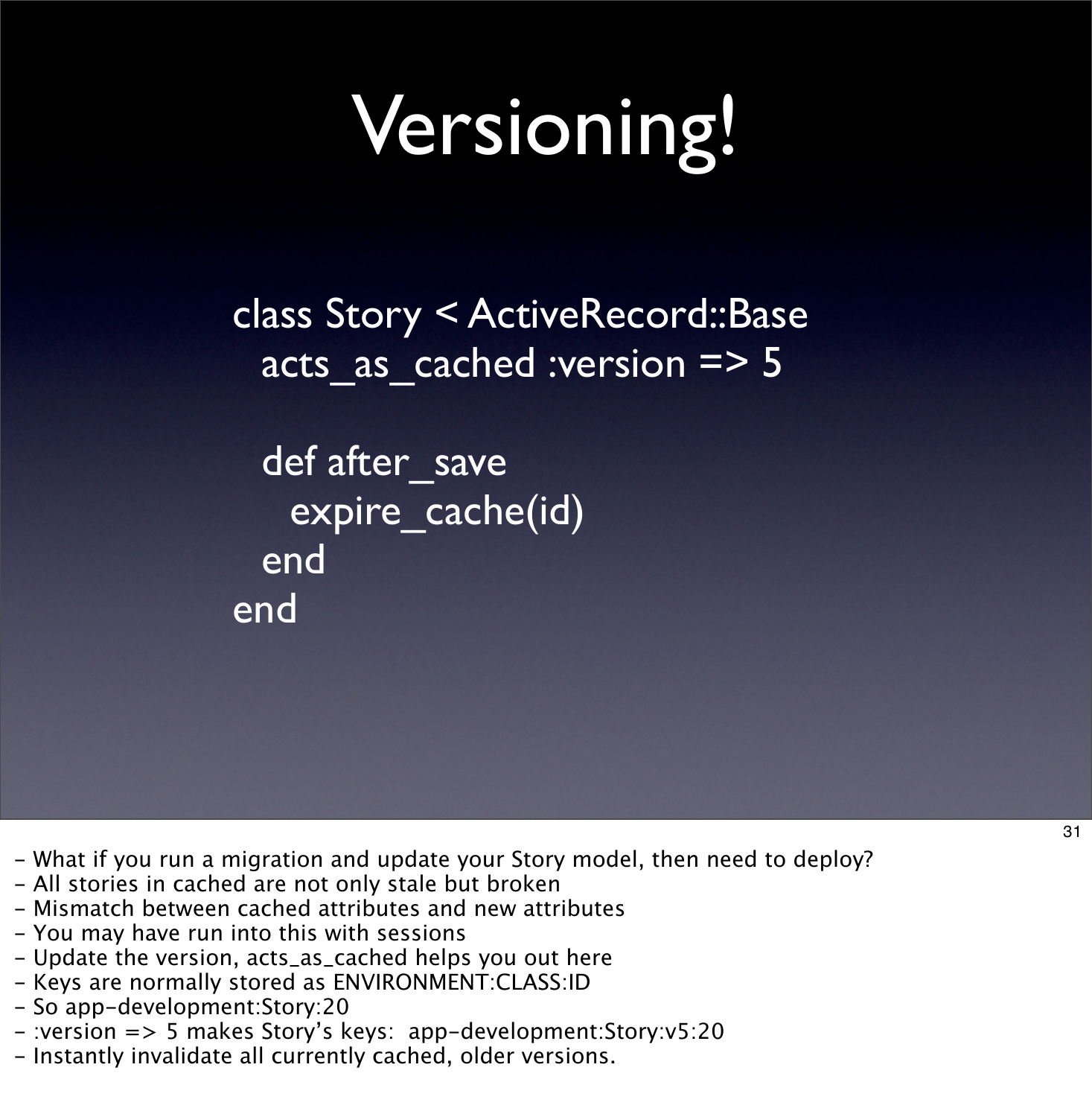# List Objects

- Pagination is tricky
- Who controls it? Controller? Model?
- How do you keep pagination fresh?

- Pagination helpers are way out the window
- It makes sense to think of list objects as data structures (models), not active record objects
- They're just simple data structures we want to arbitrarily cache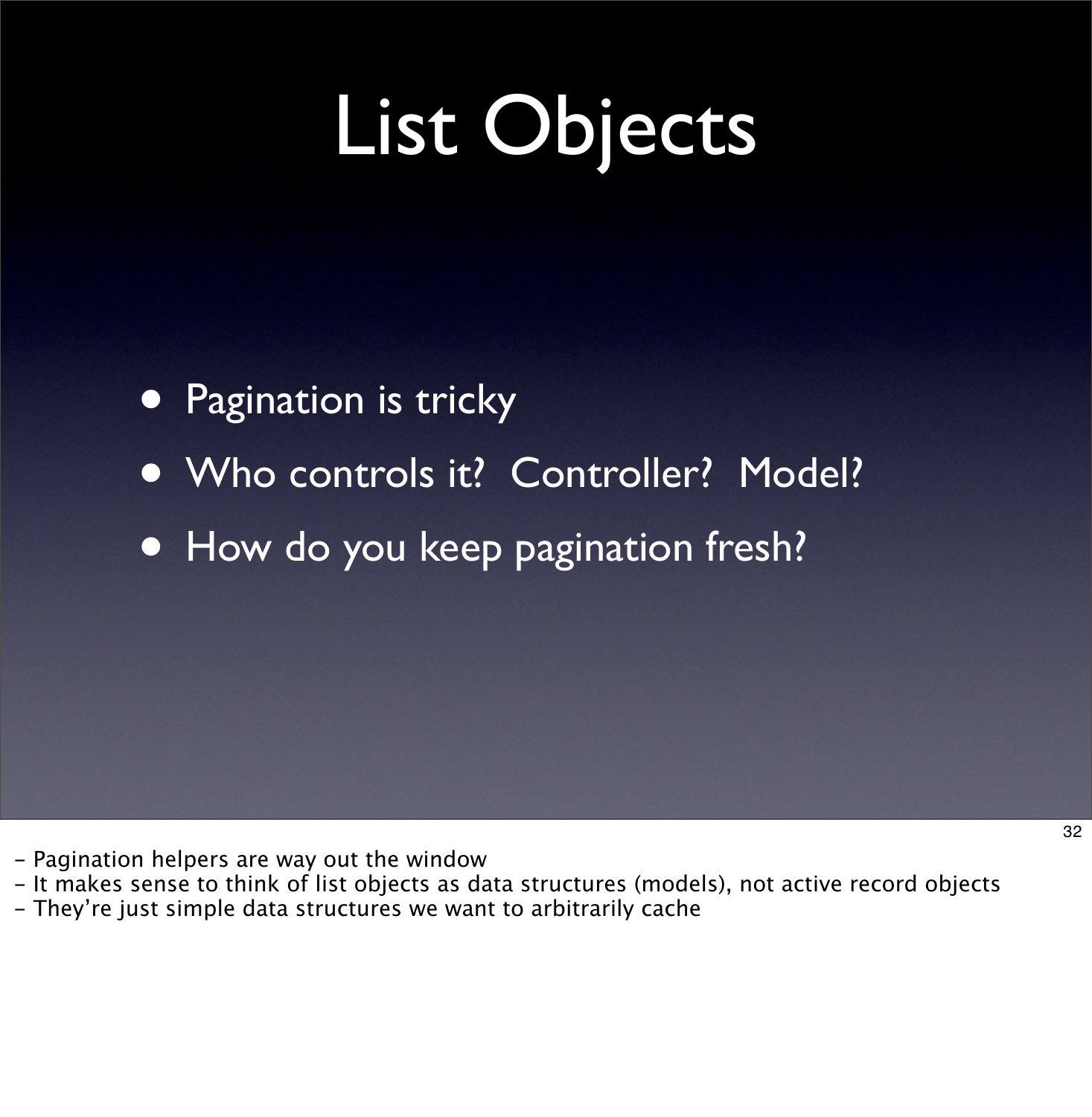```
class BlogPostList
  acts as cached
```
 $PAGES = 5$ PER PAGE = 30

```
def self.find(page = 0)
  BlogPost.find(:all, :limit => PER_PAGE, :offset => page * PER_PAGE)
end
```

```
\overline{\text{def}} self.get_cache(page = 0)
    if page < PAGES
       super(page)
     else
       find(page)
     end
  end
end
```
- Create class, give it a find, overwrite its get\_cache

- Pages 6 - infinity are not cached. Do they get any traffic? Probably not. Check your logs.

 $-$  Pages 1 – 5 are cached.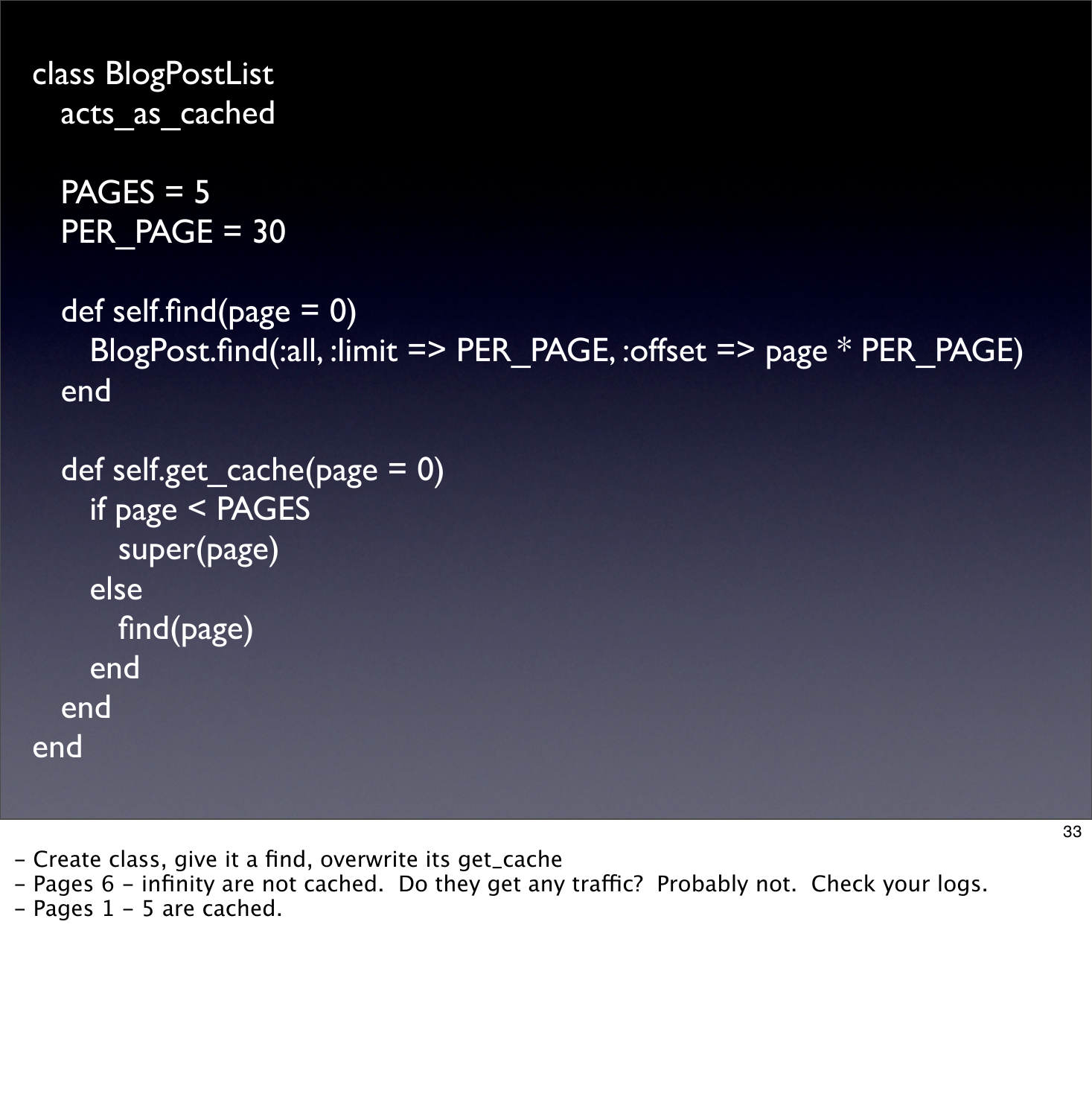```
class BlogPostList
 acts_as_cached
```
 $PAGES = 5$ PER\_PAGE = 30

```
def self.expire_list_cache
    0.upto(PAGES) do |page|
     expire_cache(page)
    end
  end
end
```
- Now it's easy to expire

- Put this in BlogPost.after\_save: def after\_save

 BlogPostList.expire\_list\_cache end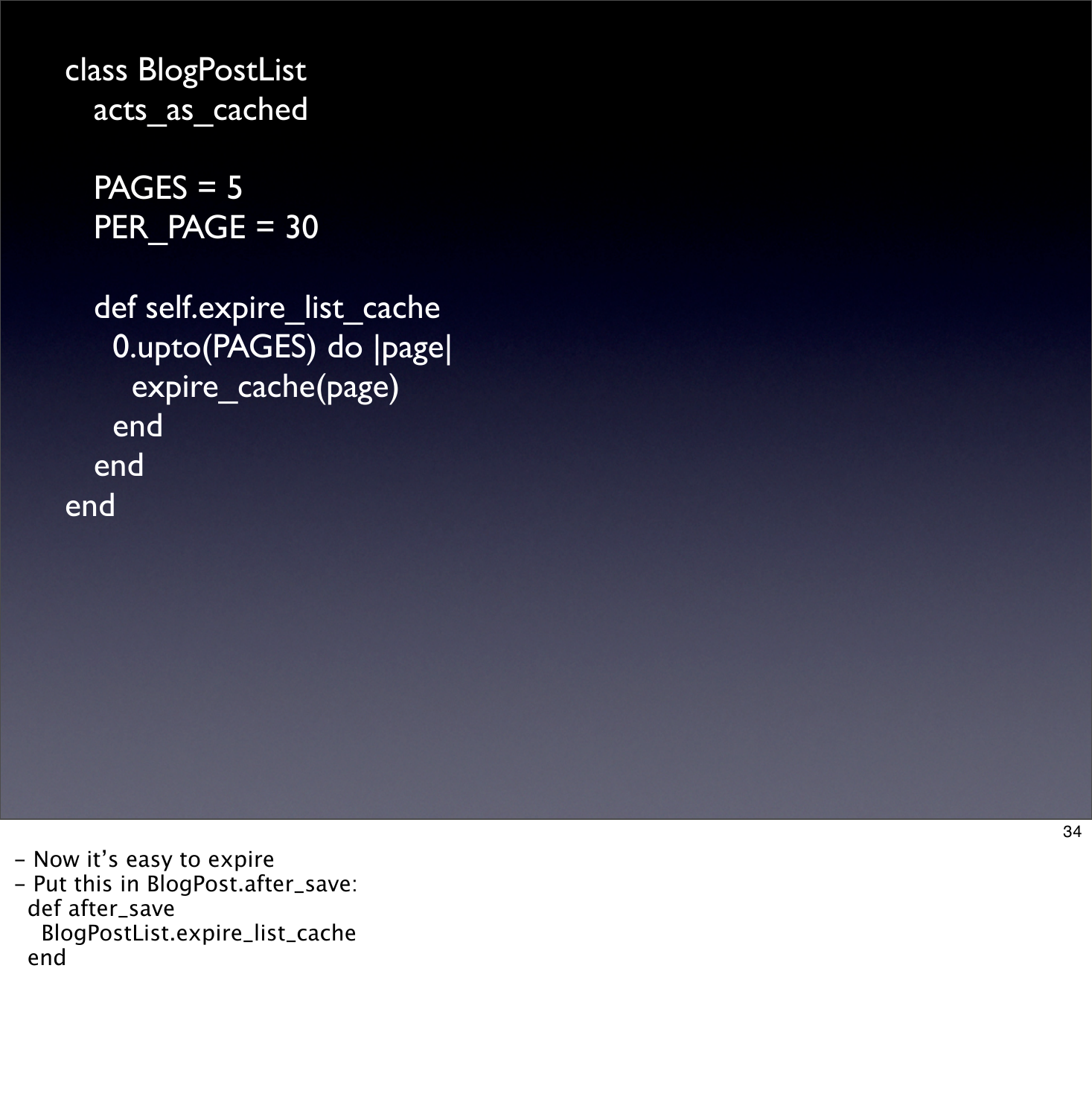# List Objects

- Not just for pagination
- Use it in your sidebar, footer, RSS,API, etc...
- Reuse the caches you have

- List objects can be reused
- Again, just data structures
- Don't bloat models with tons of caching code
- Do post-processing if you need to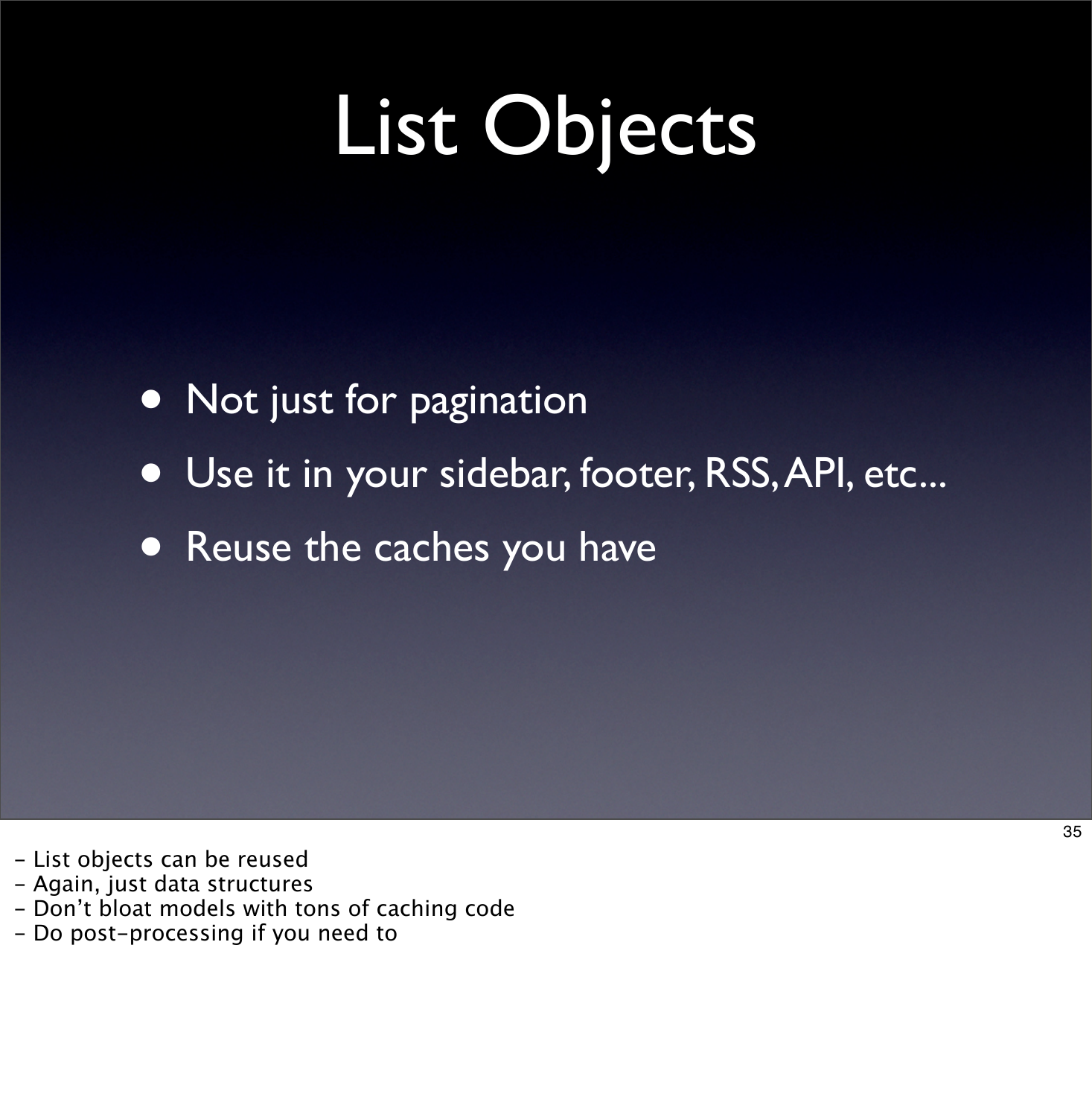# Clear All

 class ApplicationController < ActionController::Base before filter :check cache skip

```
def check cache skip
   returning true do
     Object.skip_cache_gets = params[:skip_cache] ? true : false
   end
  end
 end
```
#### [http://www.bigsite.com/index?skip\\_cache=1](http://www.bigsite.com/index?skip_cache)

- Resets every cache key on that page load
- Skips the get() so find() is called and result is saved to cache then returned
- Good for debugging caching code
- Is what's in my cache what I really want? Is all the clearing working?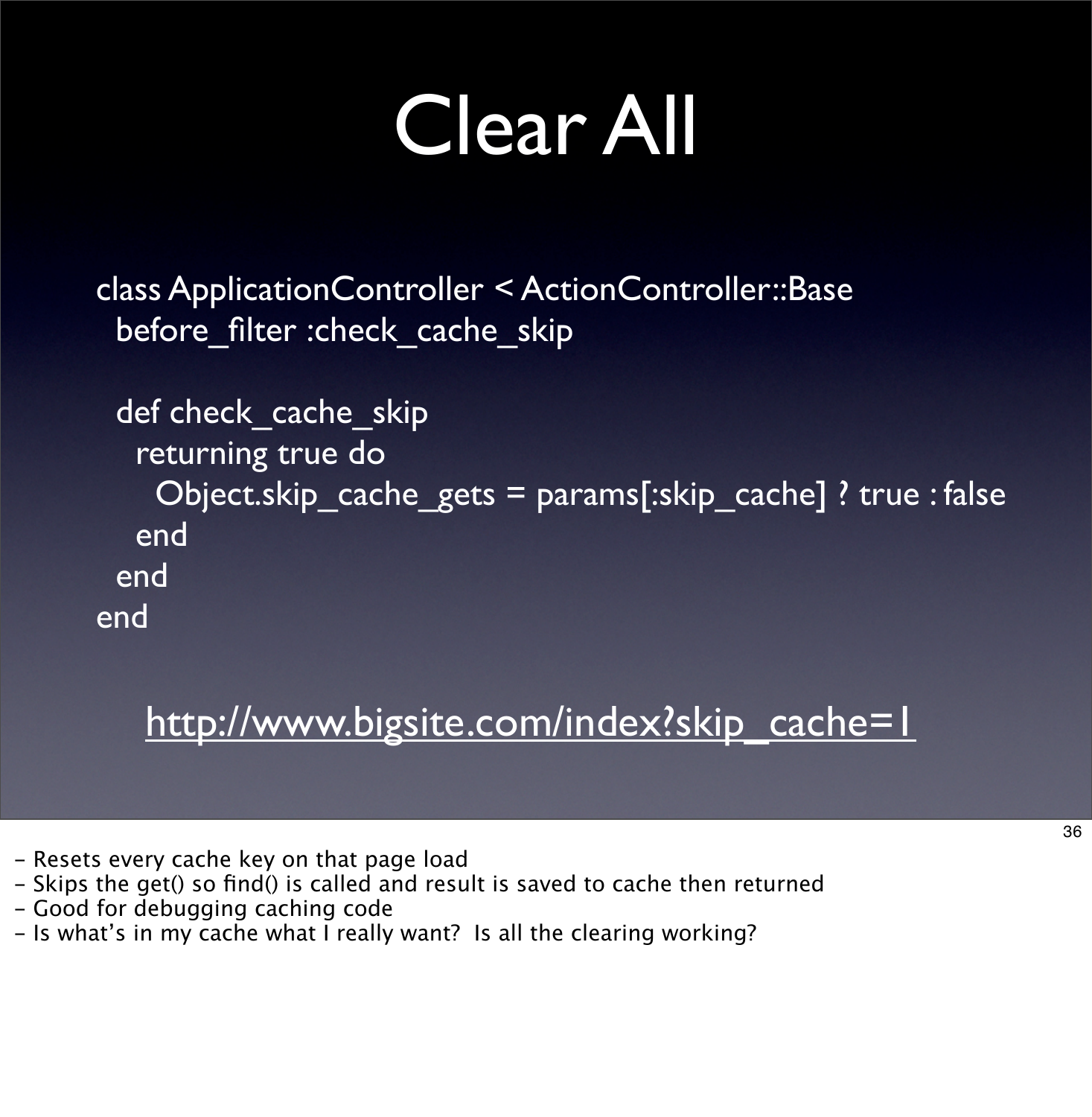#### Caveats

- 1 meg per key limit
- Disable caching in unit tests, or use a mock
- No whitespace in key names!
- Don't save 'nil'
- Monitor your cache. memcached is fickle
- Weird behavior? Restart.

- Dont go overboard caching 1 meg limit
- acts\_as\_cached handles some of this: no whitespace in names, nils are converted to false
- memcached has a tendency to return corrupt data after tons of use. Restart liberally.
- Don't try to keep memcached up forever. Bad mojo.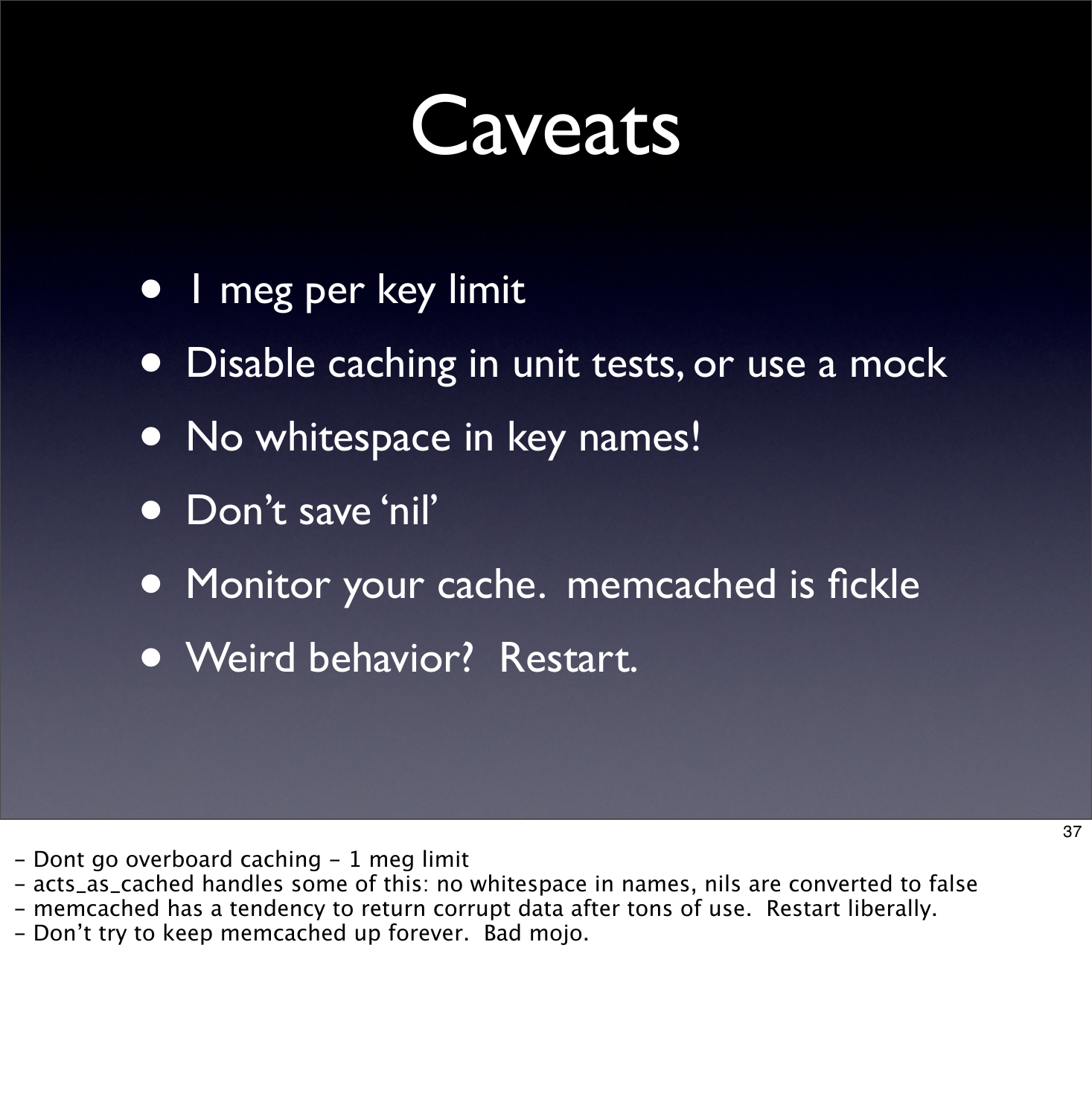# Monitoring

\$ sudo gem install memcache-client-stats \$ ruby script/console

>> require 'memcache client stats'

#### $\Rightarrow$  true

- >> CACHE.stats(:key => 'bytes')
- => {"localhost:11211"=>"271349", "localhost:11212"=>"62729"}
- >> CACHE.stats(:type => 'items')

{"localhost:11211"=>

{"items:18:age"=>"6497", "items:18:number"=>"1", ... }}

- Great gem

- Spend some time learning what everything means
- Watch all your servers in one place -- build a page which aggregates and displays this information
- It'd be nice if this was integrated into capistrano somehow...
	- (I'll get back to you on that)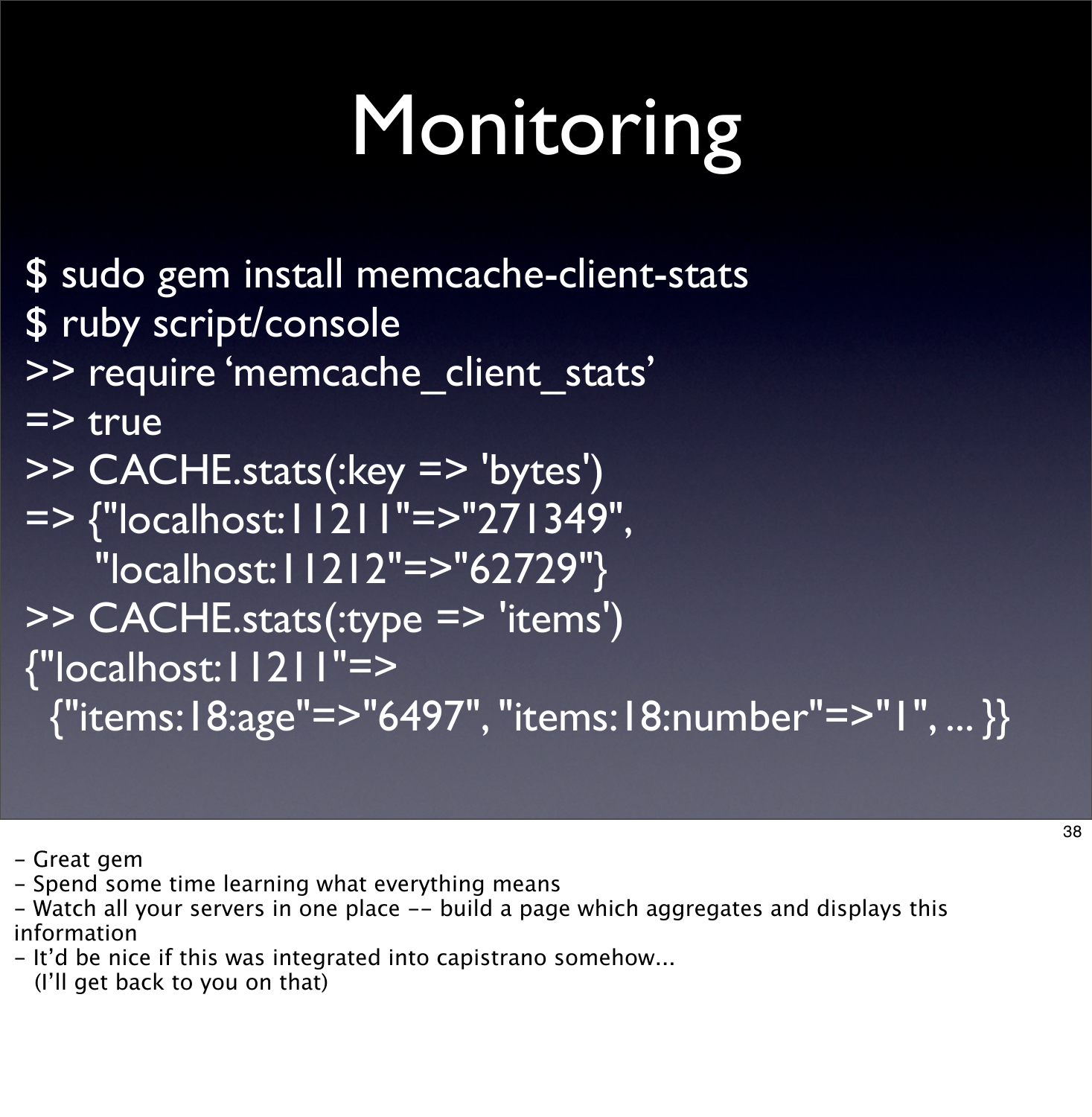# Monitoring

#### • Cacti

- http://cacti.net/
- memcached template
	- [http://dealnews.com/developers/cacti/](http://dealnews.com/developers/cacti/memcached.html) [memcached.html](http://dealnews.com/developers/cacti/memcached.html)

- Haven't used it but it gets recommended on the mailing list.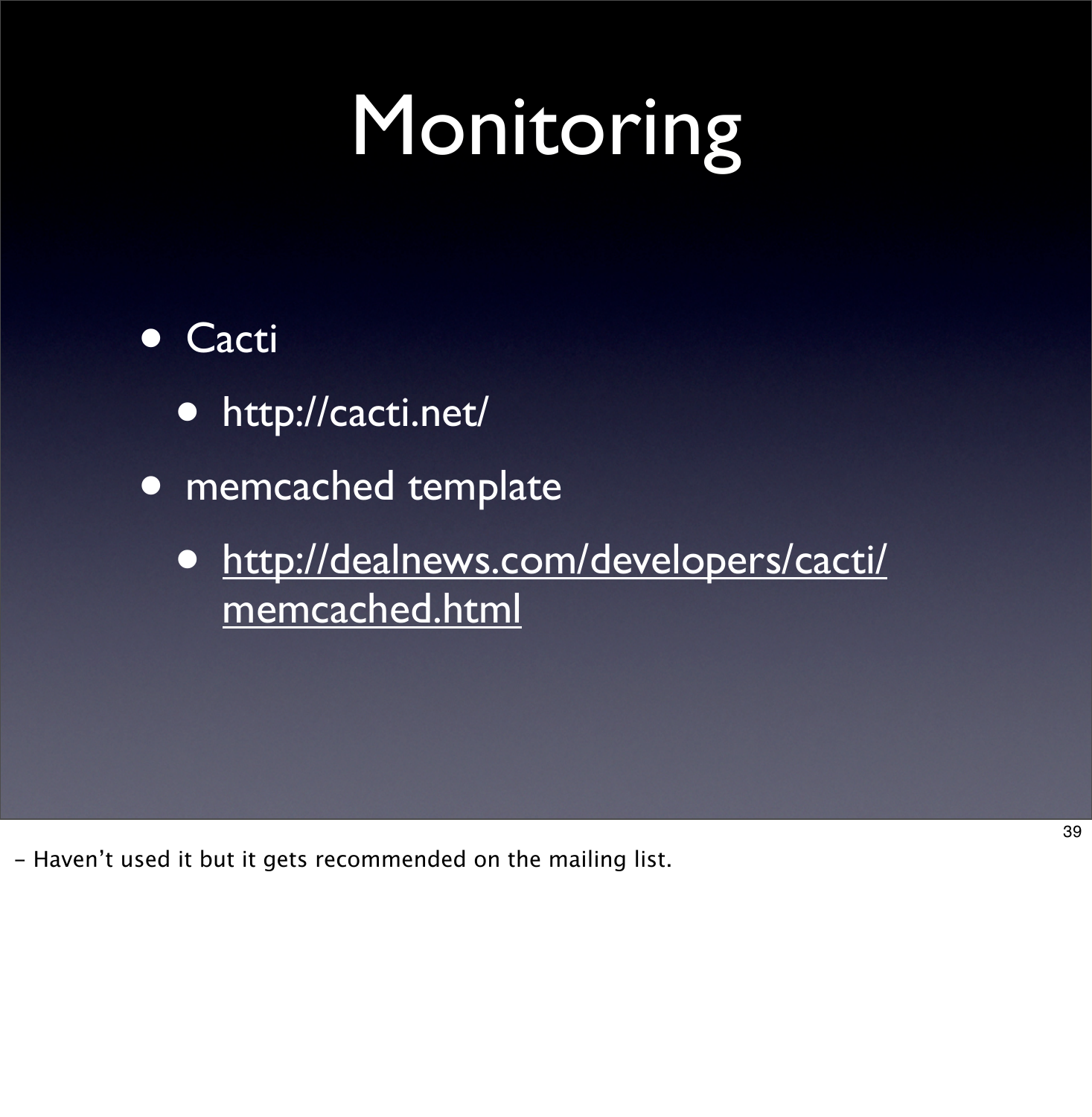### Resources

- memcached site
	- <http://www.danga.com/memcached/>
- memcached mailing list
	- http://lists.danga.com/pipermail/memcached/
- topfunky's post
	- <http://rubyurl.com/sbE>
- Robot Coop
	- http://dev.robotcoop.com/
- **The Adventures of Scaling** 
	- http://rubyurl.com/vK7
- Sessions N Such (memcached sessions)
	- http://errtheblog.com/post/24